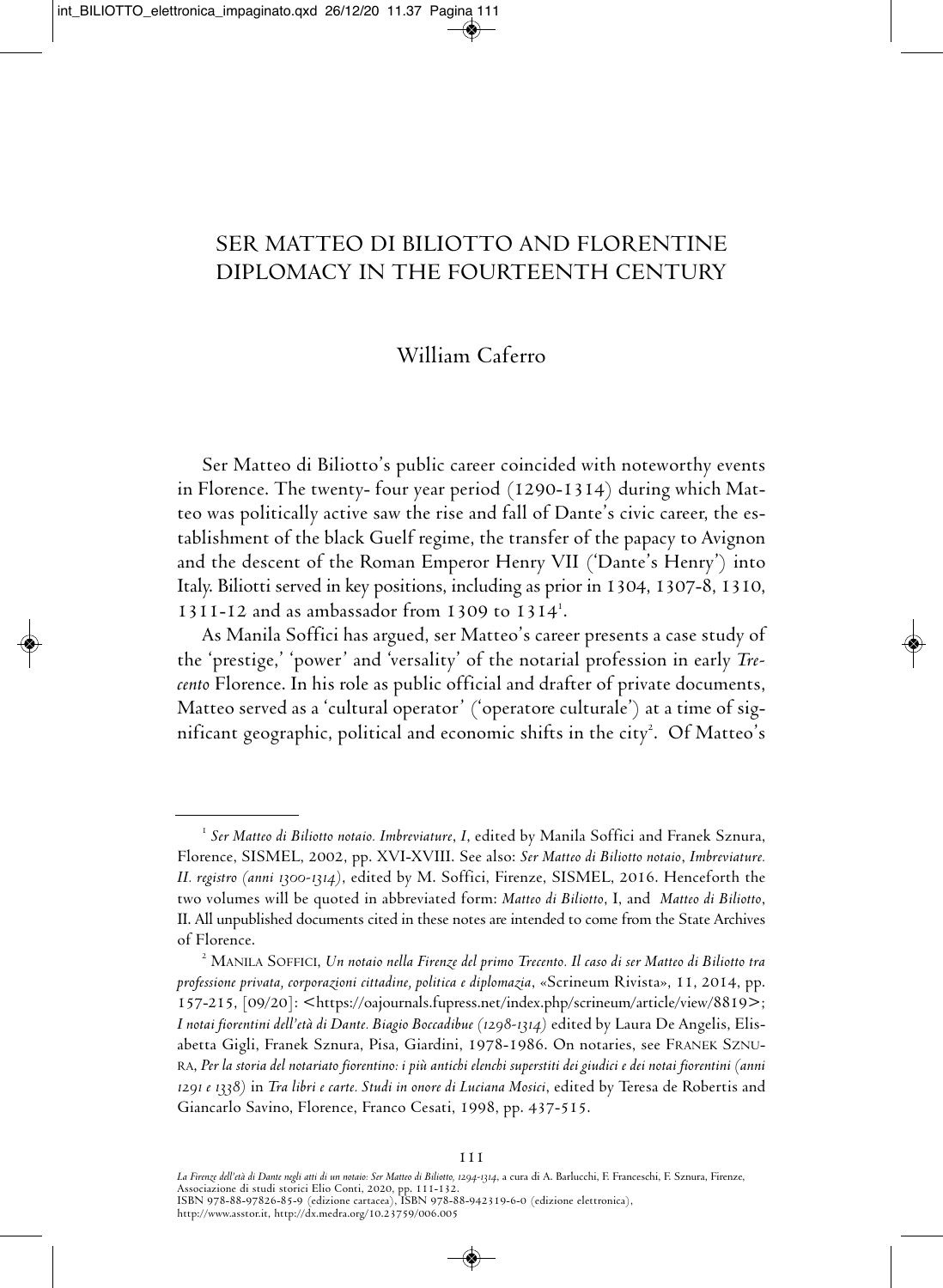political activities, his embassies are particularly interesting. Biliotto represented Florence in Avignon in 1309 just after Pope Clement V arrived there at beginning of the so-called Babylonian captivity of the church. He traveled to numerous cities on business relating to Emperor Henry VII's arrival in Italy, including to Asti (October 1310), San Miniato (October 1311), Lucca (August 1312); Faenza, Bologna and Siena (February, 1313) and Naples (February  $1314$ )<sup>3</sup>.

The complex world of Italian diplomacy has only recently begun to receive the scholarly attention it deserves. Studies by Riccardo Fubini, Daniela Frigo, isabella lazzarini, among others, have moved the discourse beyond the parameters famously set by Garrett mattingly's seminal study (*Renaissance Diplo*macy) back in 1955<sup>4</sup>. The scholars have examined more closely issues relating to language, culture, power, ritual practice, and have traced the emergence of a more structured Italian diplomatic 'system' by the fifteenth and sixteenth centuries<sup>s</sup>. The temporal focus has largely been on those later centuries. The literature for fourteenth century Italy is more limited and, unfortunately, scholars of the period have not always been in direct conversation with each other. As Patrick Gilli has eloquently pointed out, studies of the century, and the earlier period have, owing to limited documentary evidence, focused on institutional regulations taken from extant communal codes. These provide 'a minimum normative framework' («un cadre normatif a minima») for understanding communal practice as well as the 'ideology' («une parure

<sup>3</sup> *Matteo di Biliotto*, i, pp. XVi-XViii; *Acta Henrici VII romanorum imperatoris et monumenta quaedam alia suorum temporum historiam,* edited by francesco Bonaini, florence, cellini, 1877, pp. 50, 51, 160, 208, 213, 223, 225.

<sup>&</sup>lt;sup>4</sup> GARRETT MATTINGLY, *Renaissance Diplomacy*, New York, Cosimo Classics, 1955; RICcardo fuBini, *La figura politica dell'ambasciatore negli sviluppi dei regimi oligarchici quattrocenteschi*, in *Forme e tecnichedel potere nellacittà(secolo XIV-XVII)*, Perugia, tipografia Guerra, 1979-1980, pp. 33-59 and id., *L'istituzione diplomatica e la figura dell'ambasciatore nel XV secolo (in particolare riferimento a Firenze)* in *L'Italia alla fine del Medioevo. I caratteri originali nel quadro europeo*, edited by Francesco Salvestrini, Florence, Firenze University Press, 2006, pp. 333-354; ISABELLA laZZarini, *Communication and Conflict Italian Diplomacy in the Early Renaissance, 1350-1520*, oxford, oxford university Press, 2016; *Politics and Diplomacy in Early Modern Italy. The Structure* of Diplomatic Practice, 1450-1800, edited by Daniela Frigo, Cambridge, Cambridge University Press, 2009. see also micHael mallett, *Ambassadors and Their Audiences in Renaissance Italy*, «Renaissance Studies: Journal of the Society for Renaissance Studies», VIII, 3, 1994, pp. 229-224.

<sup>5</sup> i. laZZarini, *Communication and Conflict* cit., pp. 27-28, 57, 75-79, 95, 197-206.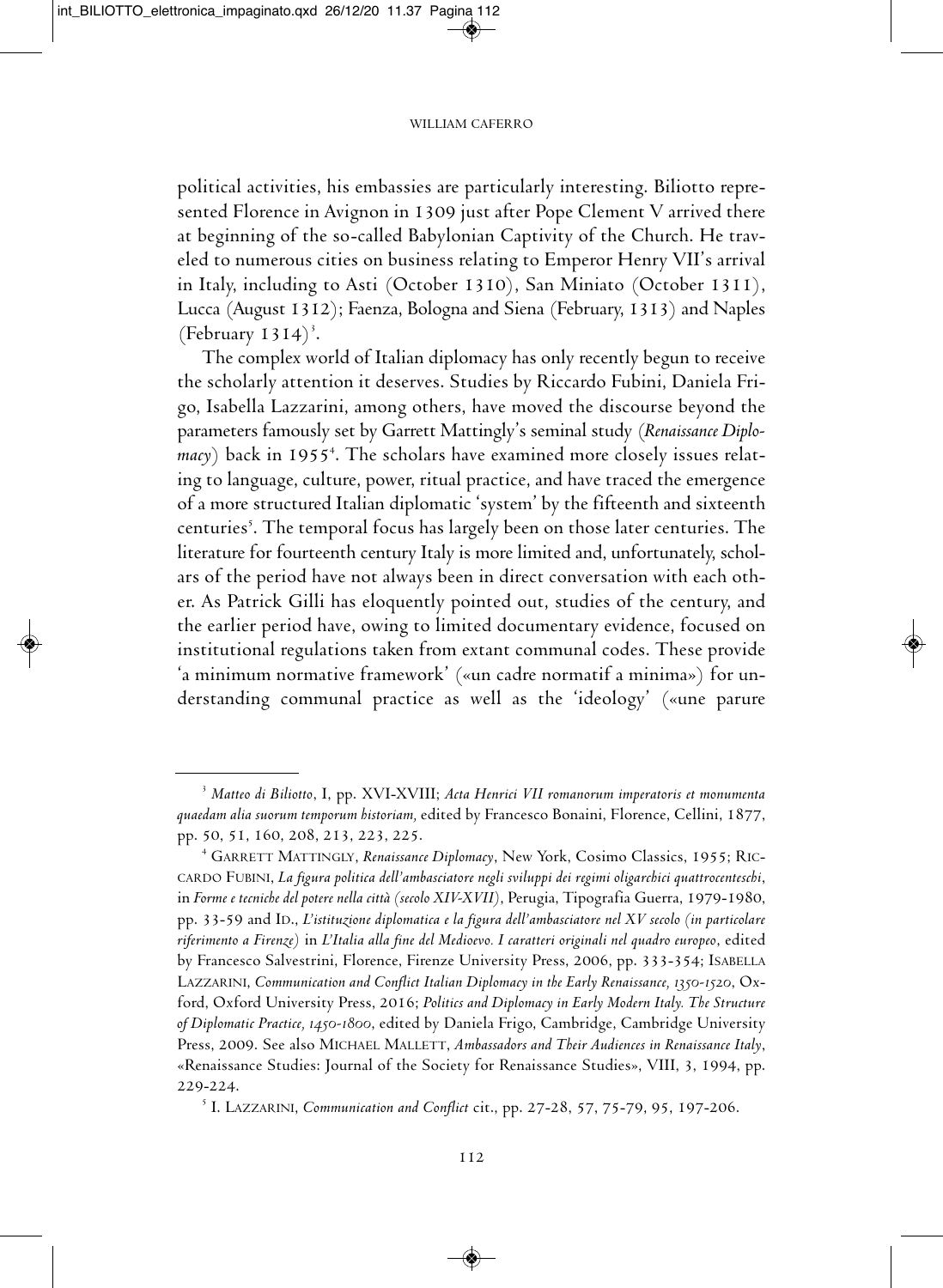idéologique») that undergirded them. But they say little about actual daily practice, which was far more nuanced<sup>6</sup>. Studies devoted specifically to *Trecento* florence have examined the rhetoric of 'liberty', the role of non-state actors and the precocious involvement of humanists in diplomacy. <sup>7</sup> investigation for the period during which ser Biliotti was active are still more limited on account of lack of Florentine communal statutes before 1322 $^{\rm 8}$ . Robert Davidsohn pointed also to a basic methodological problem: the study of the period lacks clear connection to state developments, which have always been at the heart of the study of diplomacy $^{\circ}.$ 

The present essay seeks to contextualize ser Matteo's career as ambassador in terms of actual practice during the age of Dante and compare it with actual practice during the age of Boccaccio and Petrarch in 1349-1351, for which a great deal of documentation has survived. The aim is to emphasize the crucial and still largely unexplored role of Guelf city leagues or *taglie* in communal diplomacy and the concurrence of official embassies with unofficial covert forms of information gathering $^{\scriptscriptstyle{10}}$ . The city leagues are singularly important because they were the basic means through which florence conducted foreign policy, in close coordination with a *fraternitas* of Guelf allies.

1. The basic outlines of Ser Matteo's diplomatic career are familiar to students of *Trecento* and even *Duecento* politics. in his brief portrait of the pro-

<sup>6</sup> Patrick Gilli, *Ambassades et ambassadeurs dans la législation statutaire italienne (XIIIe-XIVe siècle)*, in *De L'Ambassadeur. Les écrits relatifsàl'ambassadeur etàl'artde négocierdu Moyen Âgeau début du XIXe siècle*, edited by stefano andretta, stéphane Péquignot and Jean-claude Waquet, rome, École française de Rome, 2015, and ID., *La fonction d'ambassadeurs dans les traités juridiques italiensdu XVe siècle: l'impossible representation*, «mélanges de l'École française de rome moyen Âge», 121, 1, 2009, pp. 173-187.

<sup>&</sup>lt;sup>7</sup> NICOLAI RUBINSTEIN, *Florence and the Despots: Some Aspects of Florentine Diplomacy in the Fourteenth Century*, «Transactions of the Royal Historical Society», 2, 1952, pp. 21-45; WILLIAM caferro, *John Hawkwood: An English Mercenary in Fourteenth Century Italy*, Baltimore, Johns Hopkins university Press, 2006; Patrick Gilli, *Il discorso politico fiorentino nel Rinascimento e l'umanesimo civile*, in *Firenze e la Toscana. Genesi e trasformazioni di uno stato (XIV-XIX secolo)*, edited by Jean Boutier, Sandro Landi, Olivier Rouchon, Firenze, Mandragora, 2010, pp. 255-271.

<sup>8</sup> *Statuti della repubblica Fiorentina*, edited by Giuliano Pinto, francesco salvestrini, andrea Zorzi, florence, olschki, 1999.

<sup>&</sup>lt;sup>9</sup> ROBERT DAVIDSOHN, Storia di Firenze: I primordi della civiltà fiorentina, impulsi interni, in*flussi esterni e cultura politica,* iV, part 1, florence, sansoni, 1977, p. 258.

<sup>10</sup> William caferro, *The Visconti War and Boccaccio's Florentine Public Service in Context, 1351- 1353*, «Heliotropia», 15, 2018, pp. 169-181.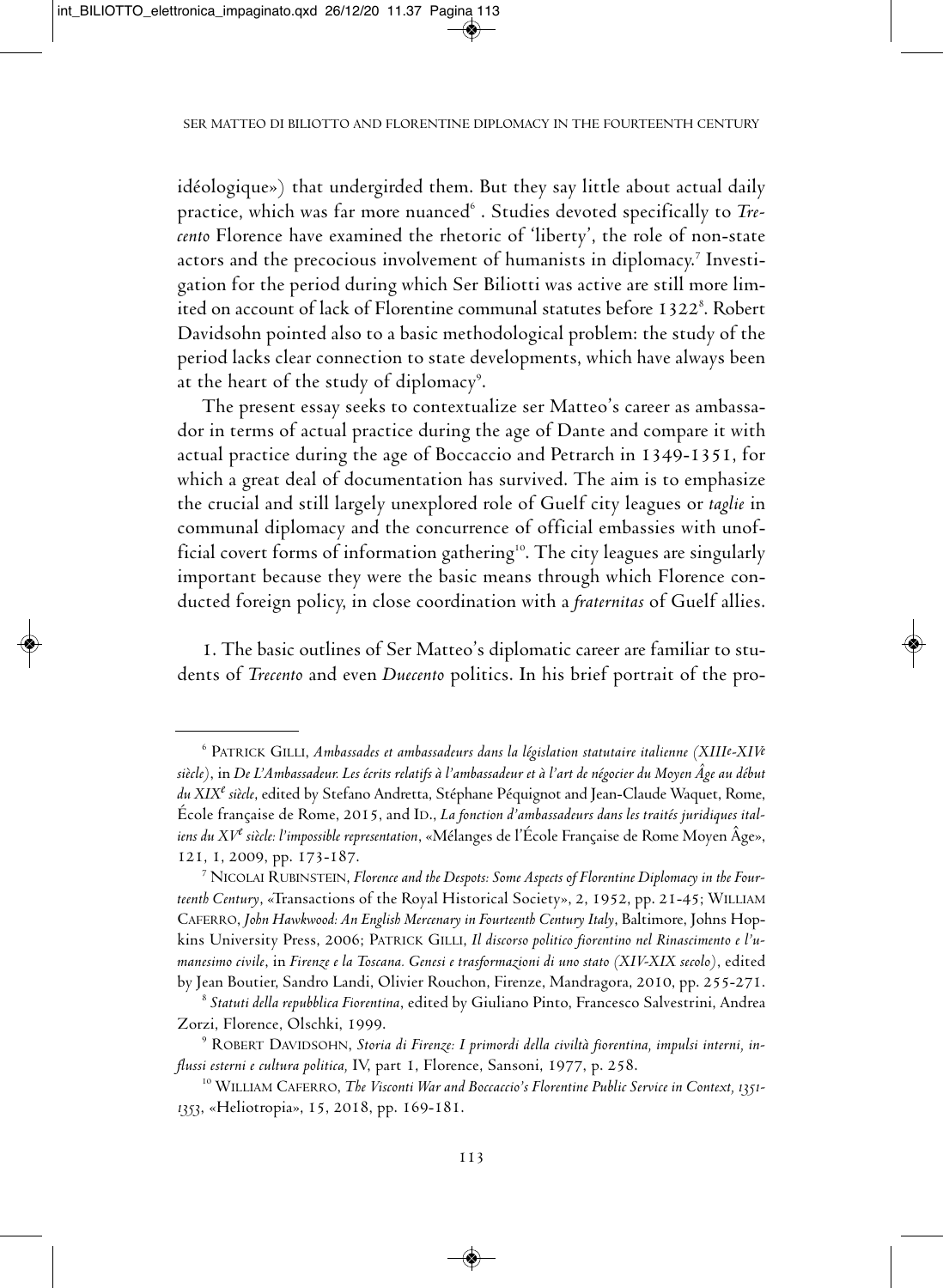fession, Daniel Waley stressed the impressive mobility of the men. He relayed the itinerary of a Perugian ambassador, who in 1260 traveled to Assisi, Siena, Lucca, Fabriano, Città di Castello and Orvieto all in the same year''. Florentine documents describe ser Biliotto as *oratore*, the term applied to diplomats that, as Robert Davidsohn points out, came into widespread use in the *Trecento*. Davidsohn also notes that notaries were frequently employed by the city for embassies, but were most often accompanied by more distinguished citizens and thus played a secondary role, recording transactions. Nevertheless, the notary, both alone and together with other citizens, was a staple of *Trecento* diplomacy. Ambassadors were generally restricted to two missions a year, a limit that was intended to protect their personal livelihoods, as embassies were financially burdensome<sup>12</sup>. The famous Florentine diarist Donato Velluti's stated the issue plainly in the middle of the century, when he sought release from an embassy in march 1350 on the grounds that he wanted to stay at home to tend his business and family $^{\text{\tiny{13}}}$ .

Biliotto's embassies were of the highest political importance, and it is not hyperbole to say that he and his fellow ambassadors served as the public face of the black Guelf regime. Ser Matteo's trip to Pope Clement V in Avignon not only coincided with the transfer of the church there, but involved important negotiations relating to the interdict that had been placed on florence back in 1307 $^{\rm 14}$ . In September 1309, when ser Matteo departed on his mission, Florence held a feast for the papal legate. Ser Matteo's embassy to San Miniato (1311) involved two of the most notable leaders of the Black regime: Ugolino Marabottino de Tornaquinci and Pazzino de' Pazzi<sup>15</sup>. Ugolino met with representatives of Emperor Henry VII already in July 1309, before the monarch's descent into Italy, and would, as we shall see, remain involved as ambassador throughout the emperor's stay<sup>16</sup>. Pazzino dei Pazzi, a

<sup>&</sup>lt;sup>11</sup> DANIEL WALEY, *The Italian City Republics*, London and New York, Routledge, 1988, pp. 93-99.

<sup>&</sup>lt;sup>12</sup> R. DAVIDSOHN, *Storia di Firenze* cit., pp. 257-258.

<sup>13</sup> *La cronica domestica di Messer Donato Velluti*, edited by isidoro del lungo and Guglielmo Volpi, florence, sansoni, 1914, pp. 193-196.

<sup>&</sup>lt;sup>14</sup> GIOVANNI VILLANI, *Nuova Cronica*, edited by Giuseppe Porta, 3 voll., Parma, Guanda, 1990-91, II, p. 116.

 $15$  After the banishment of Dante, the government was, according to Villani, in the hands of corso donati, rosso della tosa, messer Pazzino de Pazzi, Betto Brunelleschi (ivi, p. 135).

 $16$  Ivi, p. 136.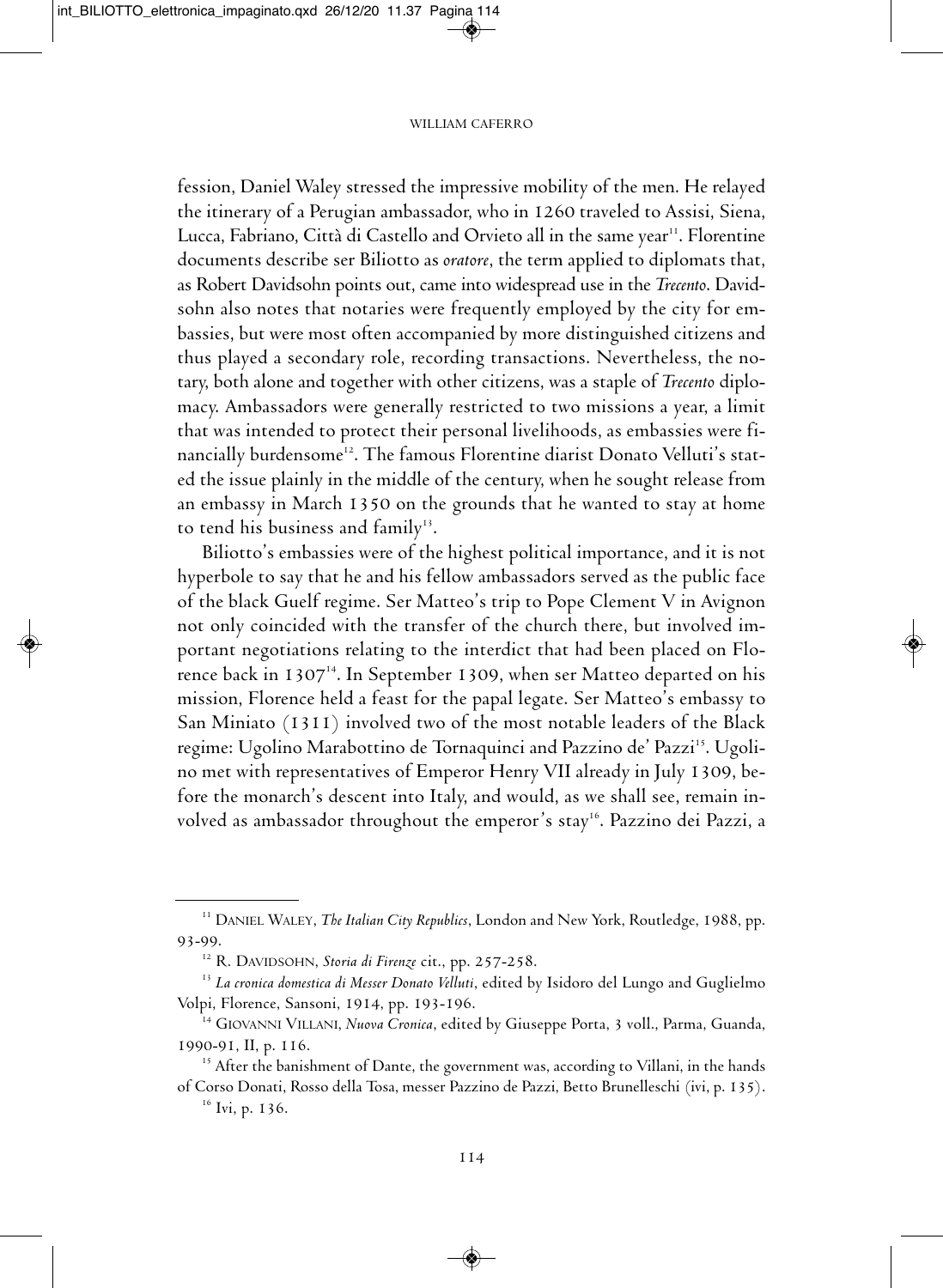hero at the battle of Montaperti, was a popular, charismatic leader of the black Guelf regime. His murder in January 1312, touched off a revolt among *popolo* who loved him.

It is possible, however, to gain a sense of the broader context of ser Matteo's diplomatic missions from an extant budget that has survived for the summer months of 1303 (August/September). It was published by Alessandro Gherardi in the nineteenth century, but has unfortunately remained largely unintegrated into the scholarly discourse, particularly in the Anglophone academy<sup>17</sup>. The budget is from the *Camera del comune*, the main office that handled florentine fiscal affairs. it coincides with the start of the black Guelf government, in particular the immediate aftermath of the famous attack by the exiled white Guelfs and the Ubaldini clan, in which Dante participated, aimed at overthrowing the fledging regime. The antagonists engaged in battle at Pulicciano, a town in the upper mugello, north of Borgo san lorenzo. The white Guelf captain was Scarpetta degli Ordelaffi, with whom Dante had stayed briefly in 1303 as secretary $^{\scriptscriptstyle 18}.$ 

The budget forcefully affirms the importance of notaries as diplomats during the black Guelf regime. The names of the men appear with great frequency in the document, which shows that they traveled both alone and together with other officials. A notary, ser Arrigho Rocchi, represented Florence alone at the town Empoli for a full forty-three days. On 9 August 1303, Florence paid another notary, ser Duti di Maghinardo, for embassies to the Maremma for fourteen days and to the city of Gubbio for fifteen days. The notary ser Tieri di federigo da capraia was sent on embassy to Volterra for six days, to the Guidi counts in the casentino for twelve days, to the city of lucca for five days, to città di castello for twelve days and to Prato for two days 19 .

<sup>17</sup> alessandro GHerardi, *L'antica camera del comune di Firenze e un quaderno d'uscita de' suoi camarlinghi dell'anno 1303*, «archivio storico italiano», XVi, 1885, pp. 313-361; *Statuti della Repubblica Fiorentina* cit., i, pp. 16, 17; f. sZnura, *Per la storia del notariato fiorentino* cit., pp. 437-515; lorenZo tanZini, *Ilpiù antico ordinamentodella Cameradel Comunedi Firenze: le "Provvisioni Canonizzate" del 1289*, «annali di storia di firenze», 2006, pp. 139-150.

<sup>&</sup>lt;sup>18</sup> DINO COMPAGNI, *Chronicle of Florence*, edited and translated by Daniel E. Bornstein, Philadelphia, University of Pennsylvania Press, 1986, pp. 57-58. See VIERI MAZZONI-ALESSAN-DRO MONTI, *Il libro dell'imposta di Montaccianico*, Firenze, Aska, 2013; VIERI MAZZONI, *La ripresa* delle lotte di fazione a Firenze tra due e trecento e la guerra di Montaccianico, in Tra Montaccianico e Firen*ze: gli Ubaldini e la città*, edited by alessandro monti and elisa Pruno, oxford, archaeopress archaeology, 2015, pp. 36-50.

<sup>19</sup> a. GHerardi, *L'antica camera del comune* cit., p. 327.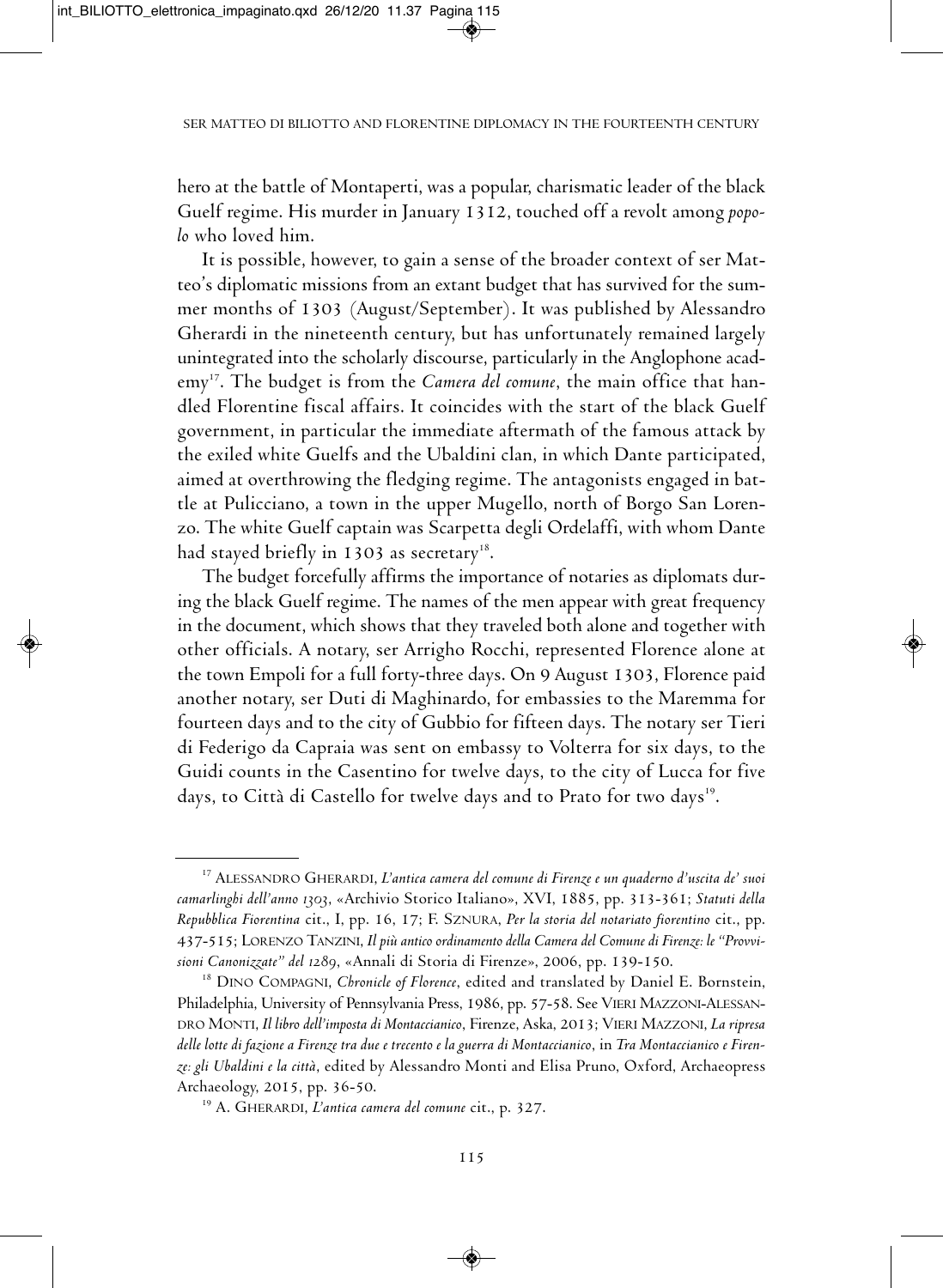clearly, florence did not abide by the restriction that ambassadors should go on only two embassies a year. indeed, it may in fact have been the case that notaries went more often than other officials owing not only to their literary and rhetorical skills, but because, as salaried officials, their service did not, as with citizens of higher social and economic standing such as international merchants, take them away from businesses that required constant attention and travel over long distances. This is not to say that notaries did not pay a financial price. Public service restricted the time available to draw up private documents for which they were paid, and Ser Matteo's private business decreased during his years in public service.

In any case, the role of notaries in embassies was, according to the surviving budget, significant. Like ser Matteo, the notary/ambassador at the dawn of the black Guelf regime in 1303 met with important people. florence sent the notary, ser Rustichello di Bernardo in August to Lucca, Orvieto and then to Ancona, where he negotiated directly with the famous marquis Azzo VIII d'Este of Ferrara, whom Dante accused of killing his 'step' father Obizzo (In*ferno* XII 111-112) and of buying his wife, Beatrice, from King Charles II as 'corsairs' do with 'female slaves' *(Purgatorio XX 79-81)<sup>20</sup>. Meanwhile, the no*tary ser Simone di Manetto traveled to Siena along with the well-known jurist Giovanni Rustichelli and then to Lucca with another noted jurist Baldo d'Aguglione, who helped draft the famous Florentine Ordinances of Justice in 1282, and was denounced by Dino Compagni in his chronicle for helping destroy the city and mentioned by Dante in *Purgatorio* XII 104-8 and *Par*adiso XVI 52-57<sup>21</sup>. On 23 September, the notaries ser Duti Maghinardi (mentioned above) and ser Maso di Bencivenni went on embassy with Rosso della Tosa, an infamous figure in the black Guelf regime, known for his violent nature and whom Dino Compagni accused of attempting to make himself a Lombard-like lord in Florence<sup>22</sup>. The budget of 1303 shows that Florence even employed non-traditional men as ambassadors, including two *umiliati* monks sent to Padua to notify messer Giovanni da codiponte that he had been elected captain of the people in florence.

The budget also provides important financial data that is otherwise scarce for the period. The wages for notaries on embassy was not set at a fixed rate.

<sup>20</sup> treVor dean, *The Sovereign as Pirate: Charles II of Anjou and the Marriage of His Daughter,* 1304, «The English Historical Review», 111, 441, April 1996, pp. 350-356.

<sup>&</sup>lt;sup>21</sup> D. COMPAGNI, *Chronicle of Florence* cit., pp. 54, 57.

 $22$  Ivi, p. 63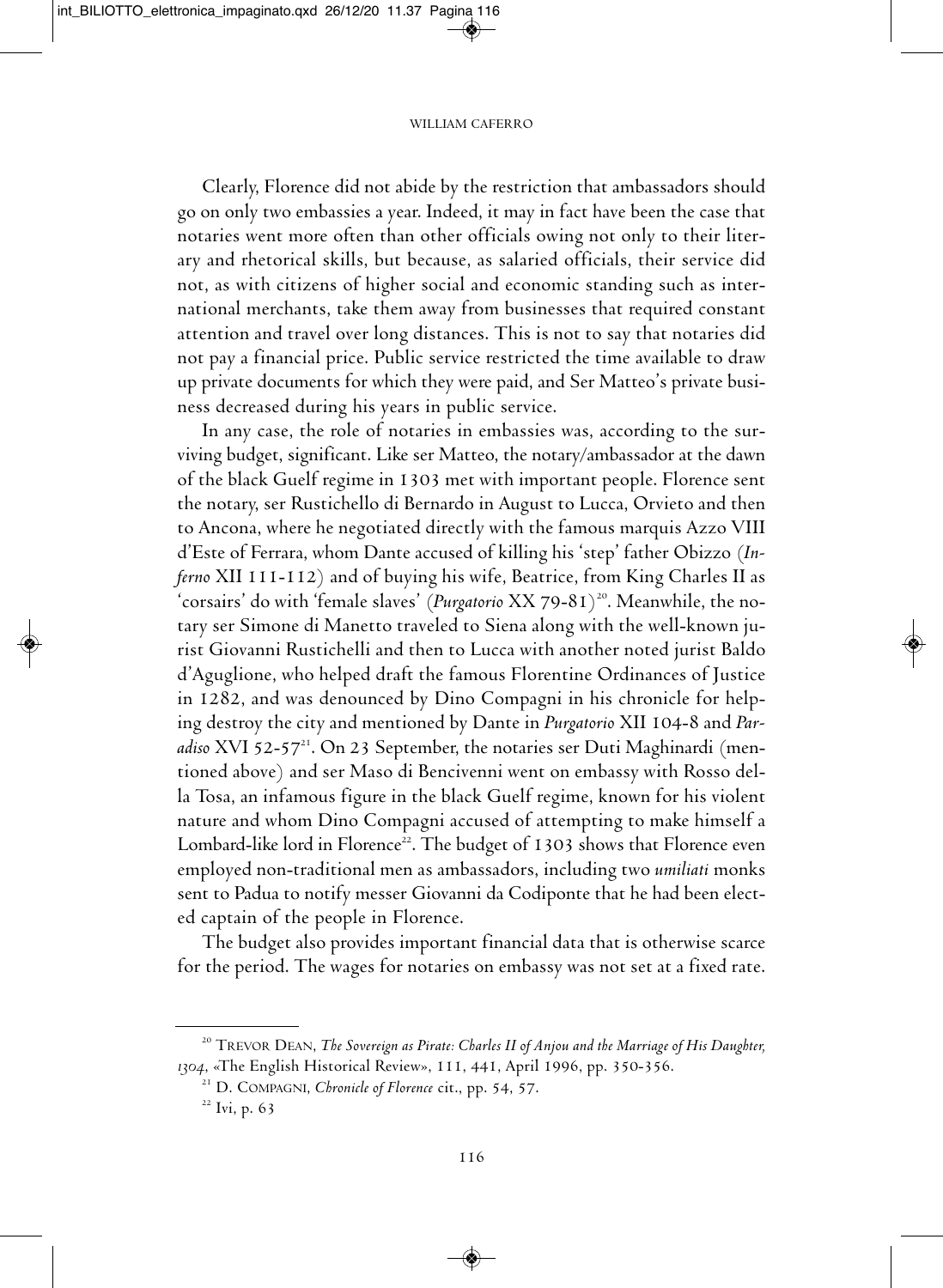They fluctuated. Ser Tieri di Federigo da Capraia, for example, earned 30 soldi a day for his embassies, while ser Rustichello earned 30 soldi a day for his trip to Orvieto and 40 soldi a day for his embassy to Lucca. Ser Arrigho Rocchi earned 50 soldi a day for representing Florence at the town Empoli. Robert Davidsohn and Alessandro Gherardi have argued that pay rates of ambassadors varied according to the size of the entourages (*comitive*) with which they traveled, which in turn depended on the social status of the ambassador. Knights and nobles typically traveled with four horses and earned 50 soldi a day, while notaries and most other ambassadors traveled with three horses and were paid 40 lire a day; those with two horses received 30 soldi a day $^{23}$ . Ambassadors $^{\prime}$ salaries did not depend on the distance they traveled, which was not a factor in determining the wage.

for this reason, the variations in daily wages of the notaries cited above are curious because the men presumably shared the same social status. Additional factors clearly affected the assessment of wage rates. later florentine statutes allowed that ambassadors who consulted with 'special dignitaries' such as the pope or emperor would receive higher wages. But this does not explain the evidence for 1303. Indeed, ser Arrigho earned the highest rate  $(50 \text{ solid } a \text{ day})$  for a trip to Empoli, a seemingly minor destination, while ser Rustichello earned the lowest rate (30 soldi a day) for a trip to Orvieto, a far more substantial place $^{24}\!$ . As we shall see below, the answer likely relates to the fact that ser Arrigho's trip to Empoli involved discussions relating to florence's participation in a Guelf league (*taglia*) that was headquartered in Empoli, which explains also ser Arrigho's prolonged forty-three day stay there. The leagues (*taglie*) were the foundation of florentine diplomacy and embassies to them were as important as those to popes and monarchs, and indeed served often as a prelude to such grand embassies, done in coordination with allies.

In any case, it is important to point out that the deployment of ambassadors coincided directly with the deployment by Florence of a network of covert information gatherers. Espionage, by Florence and all Italian communes, is well known. But the budget of 1303 shows that already at this early date, communal practice was routinized, systematic and carefully coordinated with official

<sup>&</sup>lt;sup>23</sup> A. GHERARDI, *L'antica camera del comune* cit., p. 329; R. DAVIDSOHN, *Storia di Firenze* cit., iV, part 1, pp. 257-258. see now William caferro *Petrarch's War: Florence and the Black Death in Context*, Cambridge, Cambridge University Press, 2018, pp. 163-164.

<sup>&</sup>lt;sup>24</sup> A. GHERARDI, *L'antica camera del comune* cit., pp. 327-329.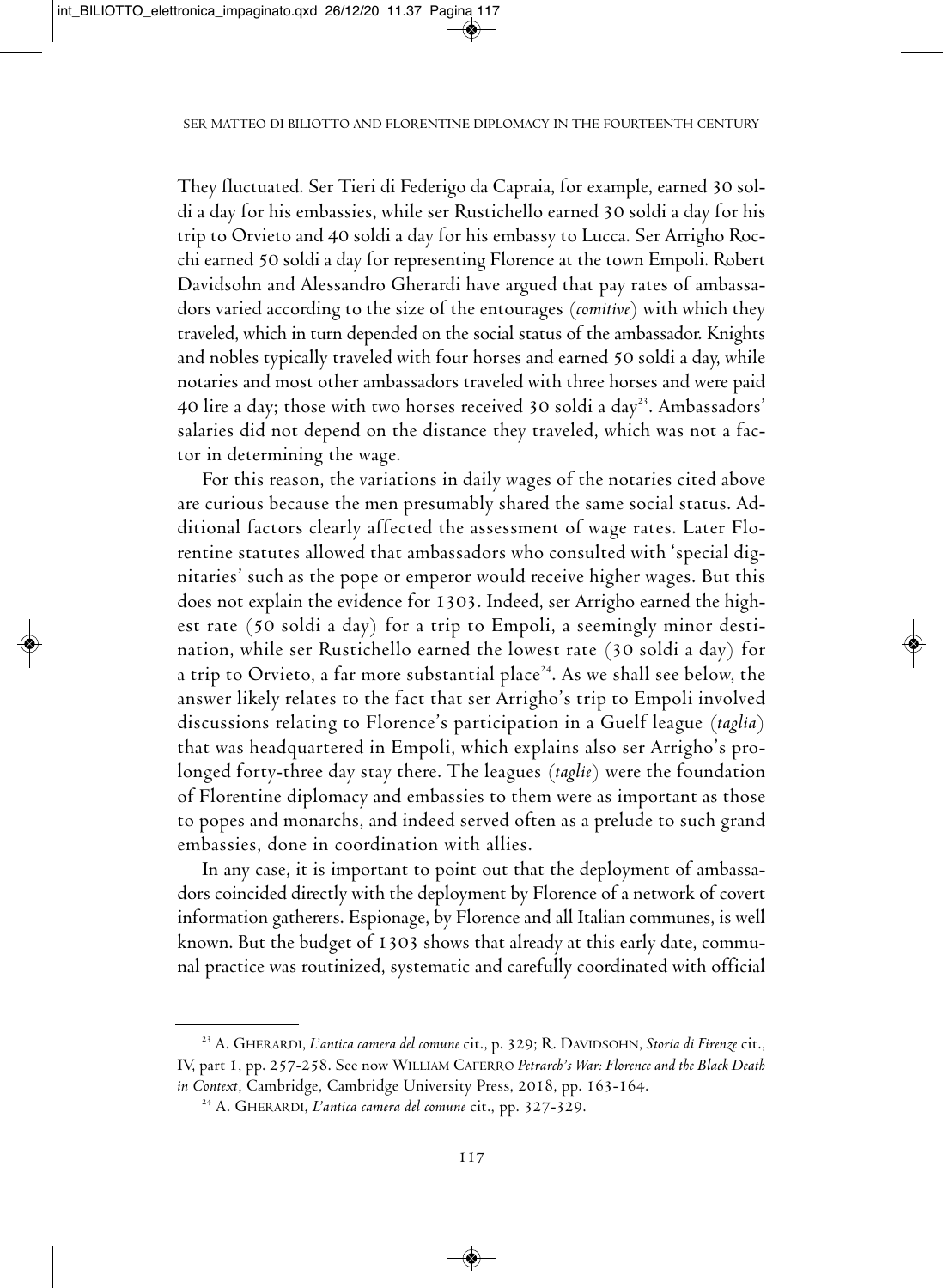embassies<sup>25</sup>. The covert operators were alternately referred to in the document as *messi*, *nunti*, *esploratori* and *spie*. It is not entirely clear whether the terms, which are used interchangeably, were synonyms or signified slightly different responsibilities<sup>26</sup>. The men were in all cases sent out explicitly 'to investigate news of the enemies' («pro explorandis nova inimicorum»). Alessandro Gherardi was impressed by the number of citations of such men in the budget of 1303, which suggested to him an extensive spy network. florence sent out 10-11 spies out each day over two months. Overall, Gherardi counted 155 citations in a budget that was only forty-five pages long. The numbers suggest not only the importance of espionage, but also the paranoia of the black Guelf regime.

Notaries figure prominently in this subterranean workforce, which also included citizens of high status as well as those of lower standing. The former included prominent citizens, the latter included a tailor (*sarto*) and a shoemaker (*calzolaio*). the covert operatives received a lump sum rather than a set daily wage like ambassadors. it is unclear what *comitive* spies traveled with or whether indeed they had them. The job was, like that of ambassador, short term. And among those listed as *messo e esploratore* was Maso di messer Ruggerino Minerbetti, a prominent official of the black Guelf government, who had travelled with Dante on embassy to the pope in Rome in 1302, but had returned home just before the fateful sentence of exile was imposed on the poet and the white Guelfs<sup>27</sup>. Dino Compagni denounced Maso as *falso popolano*, pointing to a character trait (*falso*) that perhaps commended him for his covert work. The 'information gatherers' also included the prominent noblemen Neri di Peste Buondelmonti and Neri Aldobrandini. The most intriguing spy was Neri Granbugiardo, whose surname Gherardi believes was a sobriquet for his unique personal quality that suited the job $28$ .

The activities of explorers and spies was supervised by a separate office, with its own notary, ser Palmieri di francesco da certaldo, who served for three months, from 25 April to 25 July 1303, and who also served as notary for the captain of war<sup>29</sup>. The budget shows that Florence spent approximately

<sup>&</sup>lt;sup>25</sup> Ivi, pp. 329-330.

<sup>&</sup>lt;sup>26</sup> W. CAFERRO, *Petrarch's War* cit., pp. 163-164.

<sup>&</sup>lt;sup>27</sup> A. GHERARDI, *L'antica camera del comune* cit., p. 330; GIULANO MILANI, *Dante politico fiorenti*no, «Reti Medievali Rivista», 18, 1, 2017, p. 44, [09/20]: <http://www.rmojs.unina.it/index.php/rm/article/view/5153>.

<sup>28</sup> a. GHerardi, *L'antica camera del comune* cit., p. 330.

<sup>&</sup>lt;sup>29</sup> Ivi, p. 340.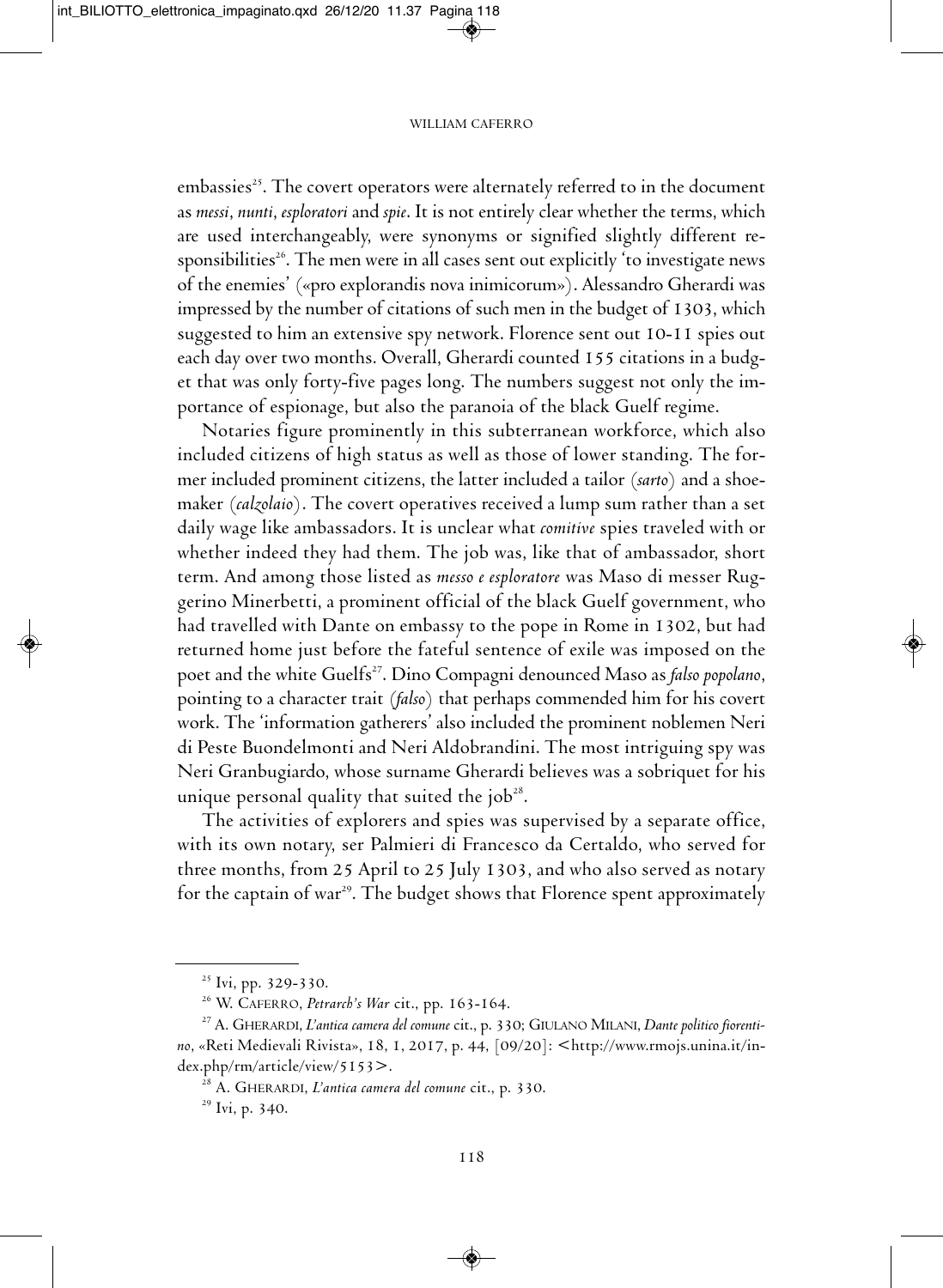380 lire for espionage for August/September 1303, which was a fourth of what it spent (1421 lire) for official embassies. Given the frequent recourse to both, we may conclude that ambassadors received much higher wages than spies. The total expenditure on information gathering (ambassadors and spies) was nevertheless dwarfed by expenditure on soldiers, which was ten time greater  $(13,748)$  and was by far the largest expense for Florence at this time<sup>30</sup>.

2. A critical and much overlooked aspect of Florentine diplomacy throughout the career of ser matteo di Biliotto and the *Trecento* more generally is the reliance of Florence on Guelf leagues (taglia). The leagues were agreements (*societates*, *lige*, *compagnie*) made among city-states for mutual defense against a common enemy. The term *taglia* refers specifically to the number of troops (usually cavalrymen) that each member pledged for a joint army. The agreements were for a set number of years, most typically five; participants held regular meetings (*parlamenti*) at an appointed headquarters, and chose a common captain general. The league tradition ran deep on the peninsula, and scholarly discussions usually begin with the famous lombard league of 1167 (and its subsequent incarnations) that opposed the German Emperor Frederick Barbarossa (d. 1190) <sup>31</sup>.

florence's recourse to *taglie* was nevertheless frequent, indeed so much so that it is difficult to find a single year when one was not in force. Robert Davidsohn has spoken of 'a Tuscan league tradition' that developed after the battle of Benevento (1266) and the arrival in Italy of Charles of Anjou, who became king of Sicily and deeply influenced Florentine affairs<sup>32</sup>. Dante himself served as ambassador to a league meeting at San Gimignano in 1300, which involved discussion of the choice of a captain for the joint  $army$ <sup>33</sup>.

<sup>&</sup>lt;sup>30</sup> Ivi, pp. 349-50.

<sup>&</sup>lt;sup>31</sup> There were later version of the league in 1185 and 1197 and a revival in 1226. GIanluca raccaGni, *The Lombard League*, *1167-1225*, oxford, oxford university Press, 2010; renato Bordone, *I comuni italiani nella prima lega Lombarda: confronto di modelli istituzionali in un esperienza politica-diplomatica*, «Fortrage und Forshungen», 33, 1987, pp. 45-61; D. WALEY, *The Italian City Republics* cit., pp. 92-93.

<sup>&</sup>lt;sup>32</sup> R. DAVIDSOHN, *Storia di Firenze* cit., IV, part 1, p. 406; GIUSEPPE CANESTRINI, *Documenti per servire alla storia della milizia Italiana dal XIII secolo al XVI*, «archivio storico italiano», i, 15, 1851, pp. XlVii-XlViii.

<sup>&</sup>lt;sup>33</sup> Codice diplomatico dantesco, edited by Teresa De Robertis, Giuliano Milani, Laura Regnicoli e stefano Zamponi, in *Nuova Edizione Commentata delle Opere di Dante*, Vii, *Opere di dub-*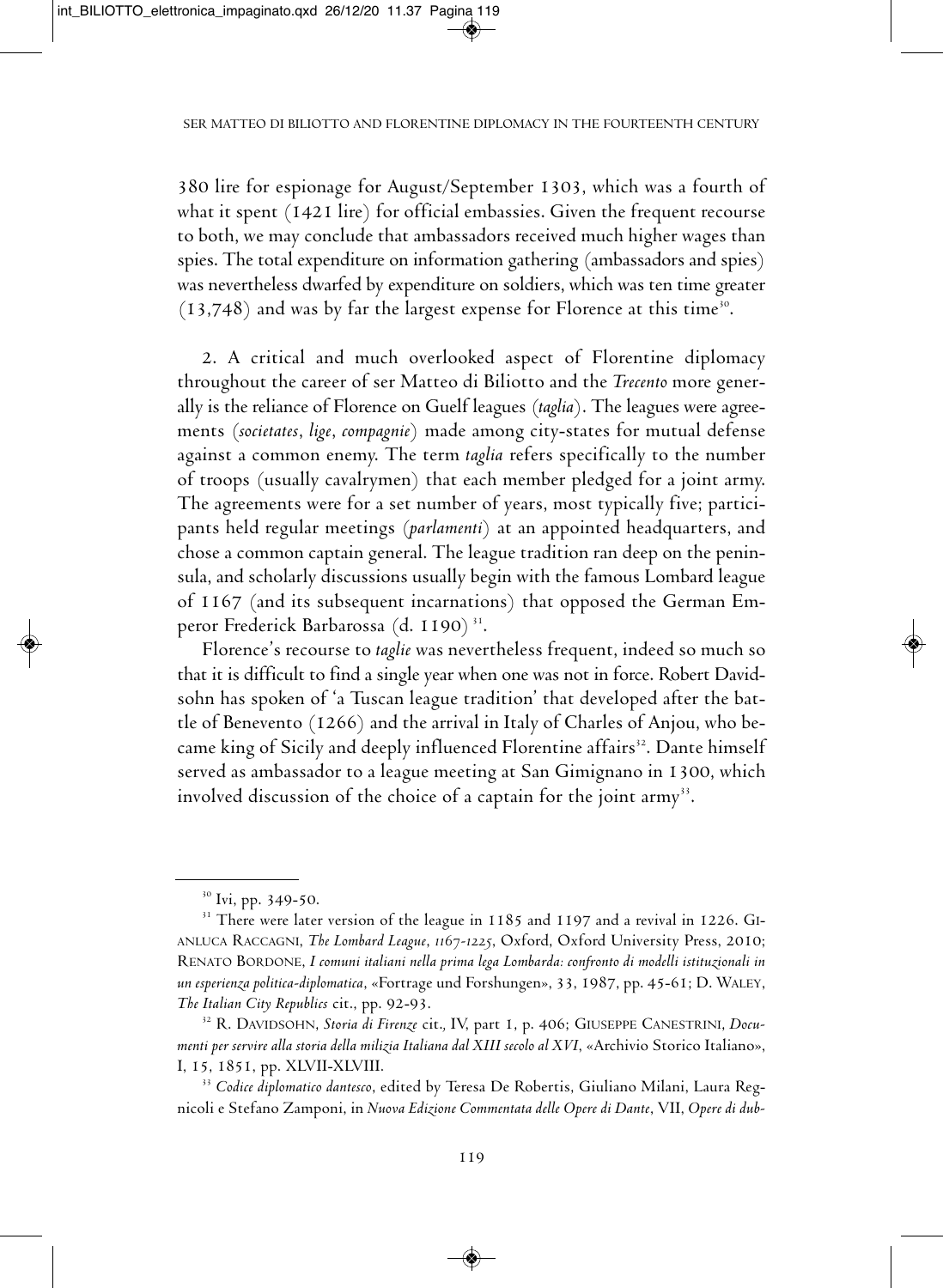The importance of the *taglie* as a vehicle by which Florence conducted its diplomacy has been obscured by scholarly emphasis on their military and 'national' meaning. The great Italian military historian Giuseppe Canestrini, writing during the *Risorgimento* era, stressed the precocious 'pan-Italian national spirit' of the great Lombard league of 1167 that opposed the German Emperor Frederick I, a spirit that would reach its fullest expression in the nineteenth century with the reunification of Italy $^{34}$ . In addition, Canestrini argued that the leagues encouraged the use of mercenary soldiers, who were employed for joint armies, and, owing to prolonged service, became detached from an individual employer and formed into bands of men, companies of adventure (com*pagnie di ventura*), private armies that were the very antithesis of a 'national' citizen army that is the basic prerequisite for the foundation of a national state. In a pioneering article in 1920, Lamberto Naldini made the point forcefully with respect to Florence and Tuscan Guelf leagues of the late thirteenth century and early fourteenth century, which concern us here. He called them «una forma precorritrice delle compagnie di ventura»<sup>35</sup>. Naldini's assessment was adopted by the English military historians Daniel Waley and Michael Mallett, who argued that the leagues hastened the end of the citizen armies that Machiavelli had admired and so forcefully sought to reinvigorate $^{\scriptscriptstyle 36}$ .

for all the attention to the military implications of the city-leagues, it is important to stress that they were a basic feature of *Trecento* diplomacy, which cannot be understood without careful consideration of them. The leagues served as a focal point of negotiations and the formulation of joint inter-city policy that was relayed to potential allies and enemies<sup>37</sup>. Daniel Waley implicitly un-

*bia attribuzione e altri documenti danteschi*, iii, rome, salerno, 2016, p. 177, n. 117; G. milani, *Dante politico fiorentino* cit., pp. 28-29.

<sup>&</sup>lt;sup>34</sup> G. CANESTRINI, *Documenti* cit., pp. LVI, XLVII-LVIII.

<sup>35</sup> lamBerto naldini, *La 'tallia militum societatis tallie Tuscie' nella seconda metà del sec. XIII*, «Archivio Storico Italiano», LXXVIII, 1920, p. 77.

<sup>36</sup> micHael mallet, *Mercenaries and their Masters. Warfare in Renaissance Italy*, Barnsley, Pen & sword military, 2009, pp. 13-15; daniel Waley, *The Army of the Florentine Republic from the Twelfth to the Fourteenth Century*, in *Florentine Studies*, edited by Nicolai Rubinstein, London, faber & faber, 1968.

<sup>&</sup>lt;sup>37</sup> For attempts at a diplomatic understanding of the leagues for the later *trecento* see DANIEL mereditH Bueno de mesQuita, *Giangaleazzo Visconti, Duke of Milan (1351-1402)*, cambridge, Cambridge University Press, 1941, p. 70. Bueno de Mesquita believed the leagues were employed cynically by Giangaleazzo Visconti to exploit and isolate states he sought to conquer. For their role in Tuscany and Italy more generally, see WILLIAM CAFERRO, Mercenary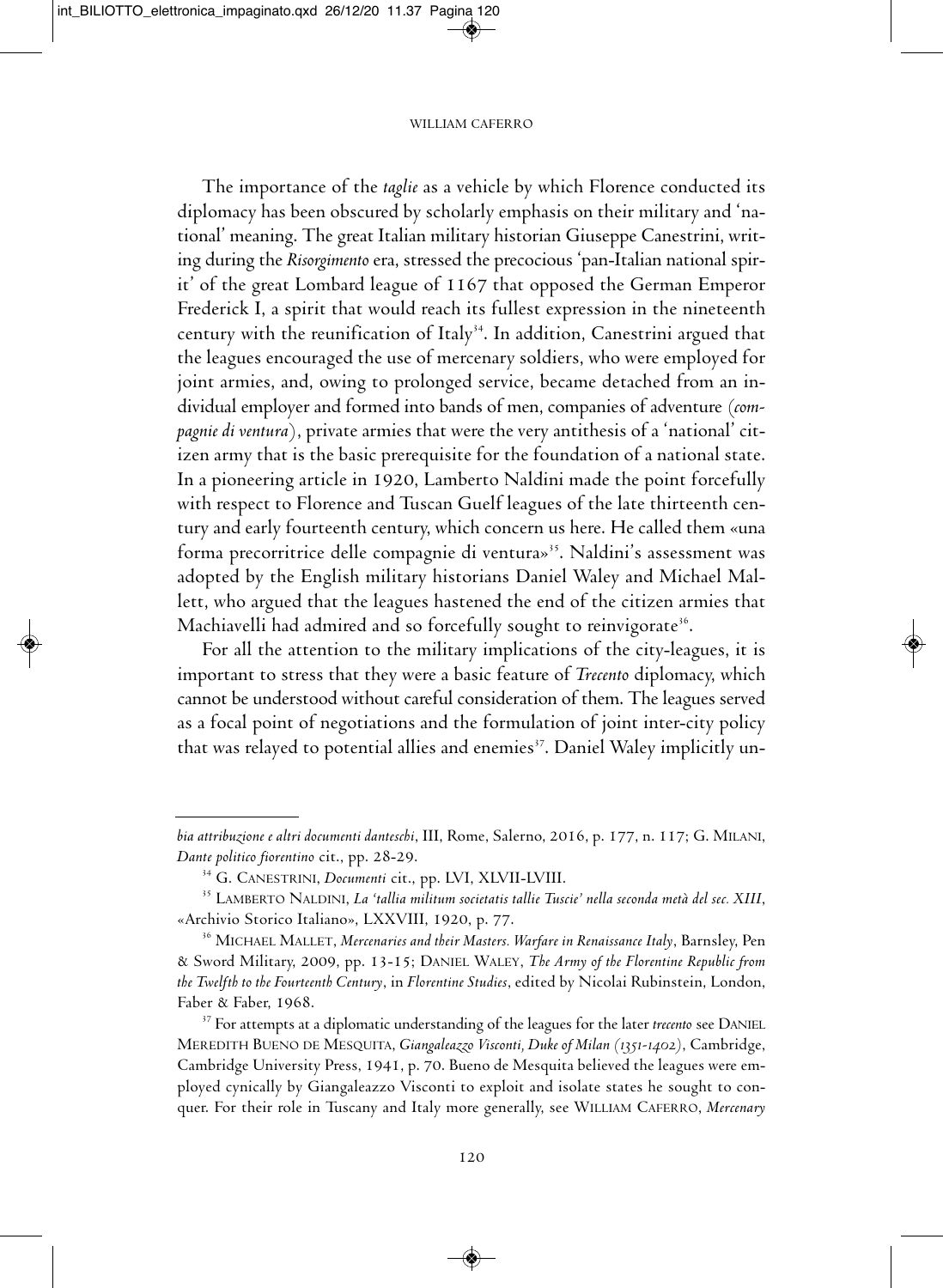derstood the importance of the league for florence when he described the period from 1270 to 1305 as one in which league involvement rendered the florentine army less «the expression of the city's power» and more part of the «wide framework of Guelf military policy»<sup>38</sup>. The same must be said about Florentine diplomacy. Extant *Capitoli* records which relay the terms of the leagues make clear that they were open ended in nature-continually seeking new adherents and adjusting to changing political and military circumstances. it is this protean quality that has contributed to the scholarly misunderstanding. It is difficult to know precisely where one *taglia* began and another ended.

for the purposes here, however, ser matteo di Biliotto's career as a diplomat was intrinsically linked with leagues. florence joined a *taglia* in march 1310 for five years to defend against Emperor Henry VII. The league had a combined force of 4,000 cavalry, shared by the participants – Bologna, florence, Lucca, Siena and Volterra. The league was, however, revised as Henry slowly advanced upon Rome. Surviving Florentine dispatches highlight the critical role of the members, particularly the cities of lucca and siena, who, with Florence, formed the core of the league. The three worked closely together on common strategy at joint 'parliaments' of ambassadors held at league headquarters at Castelfiorentino. The cities coordinated appeals to powerful potential allies, particularly to the king of Naples and the pope, both seen as critical for communal defense $^{\scriptscriptstyle 39}$ . Indeed, in a letter to Pope Clement V in april 1311, florence spoke of the *tallia et sotietas* as «inter comunia societatis Tuscie et Bononie», implying that there was a separate Tuscan society/league within the league that included Bologna 40 . ambassadors of lucca, siena and florence assembled together and often presented their cases jointly.

*Companies and the Decline of Siena*, Baltimore, Johns Hopkins university Press, 1998, pp. 99- 100, 168, 173, 212; id., *John Hawkwood. English Mercenary* cit., pp. 93, 94, 127, 336-37, 365, 369.

<sup>38</sup> d. Waley, *The Army of the Florentine Republic* cit., p. 98; William Bowsky, looking at the period from the middle late thirteenth to middle of fourteenth century from the vantage of the commune of Siena, saw few years when a league, large or small, was not in force (WILLIAM m. BoWsky, *Italian Diplomatic History. A Case for the Smaller Commune*, in *Order and Innovation in the Middle Ages: Essays in Honor of Joseph Strayer* edited by William chester Jordan, Bruce mc-Nab and Teofilo Ruiz, Princeton, N.J., Princeton University Press, 1976, p. 64).

<sup>&</sup>lt;sup>39</sup> There are 10 letters from 11 September to 18 November 1311. Acta Henrici VII ro*manorum imperatoris* cit., vol. 2, pp. 26, 31, 33, 35, 40, 46-47, 60, 61, 62-63, 66. see also ivi, pp. 95-96, 98, 216-217.

 $40$  Ivi, pp. 17-18, quote p. 17.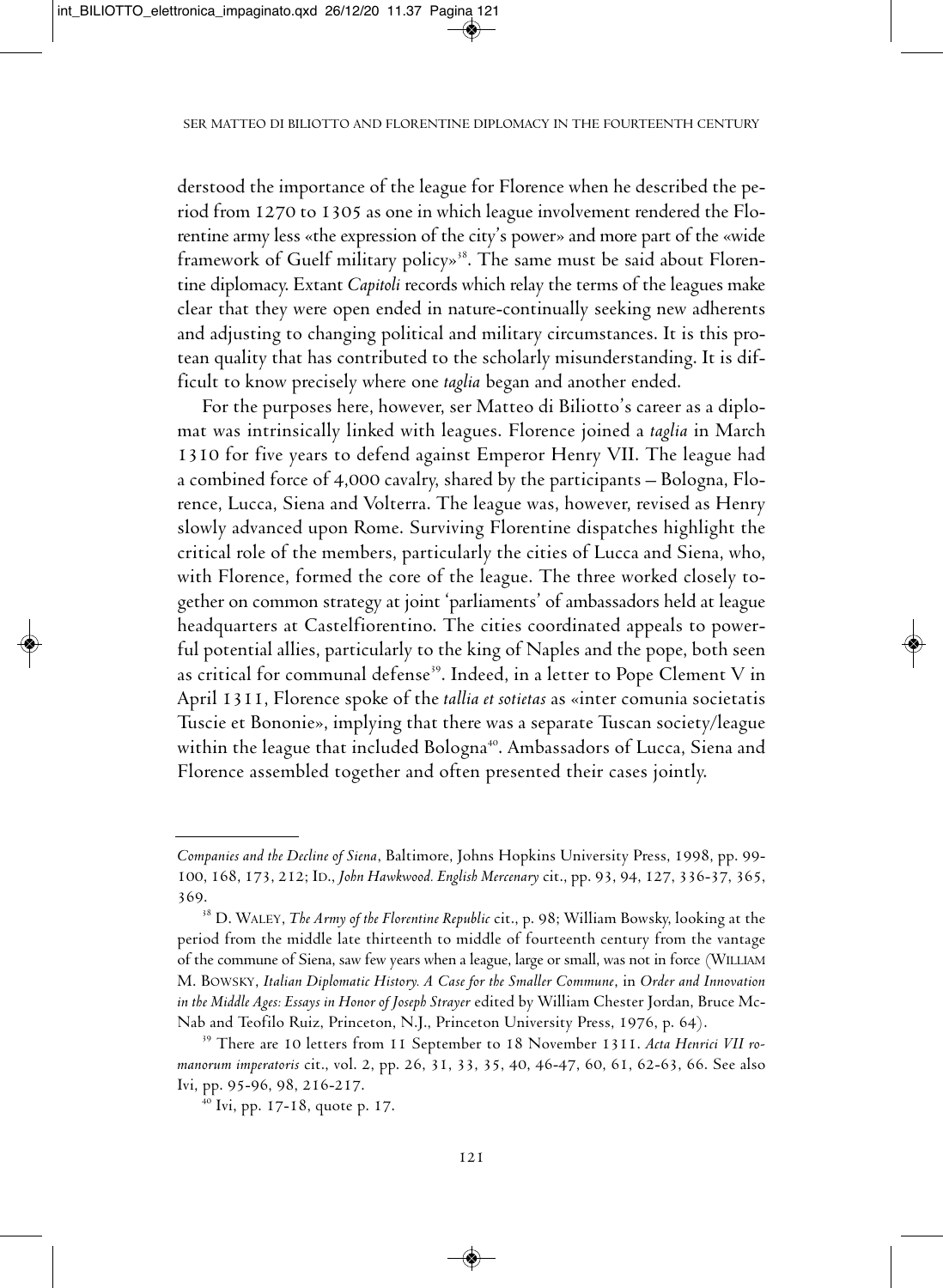Extant letters to Pope Clement V and to King Robert reveal much about league aims. In a dispatch dated 1 April 1311 to King Robert of Naples, Florence announced a renewed commitment among league participants to hire Filippo, prince of Achaia and Taranto, the brother of King Robert of Naples, as league captain<sup>41</sup>. On the same day, Florence wrote to its ambassadors at the papal curia to relay the terms *taglia* to the pope and then wrote separately to filippo to request his services 42 . florence wrote two letters to its ambassadors Lapo de' Bardi and ser Giovanni Benedetti in Naples (April  $I, 2$ ) to instruct them to emphasize that the league represented the mutual interests of florence and all its allies, who sought collectively to 'defend the province of Tuscany' and ultimately 'all of Italy' against the threat of the German emperor. the letter highlights Henry's foreign, *ultramontane* nature, as someone external to the peninsula. The letters also relay league strategy for negotiating the terms of Filippo's hire. The ambassadors were to try to get him to agree to serve the league with a *comitiva* of 600 knights and 500 infantrymen. If necessary, however, they were permitted to raise the offer to 800 knights and 500 infantrymen, which included a cavalry contingent led by catalan mercenary Diego di Rat, who was a prominent soldier, already in the employ of the league<sup>43</sup>. According to Giovanni Villani, by June 1311, the Tuscan league included florence, Bologna, siena, lucca, Pistoia, Volterra and others smaller Tuscan towns<sup>44</sup>. The attempts to hire Filippo ultimately failed, and Diego di Rat was made captain general instead with 400 Catalan cavalrymen<sup>45</sup>. League ambassadors continued to meet regularly at castelfiorentino.

Given all the adjustments and renegotiations, it is difficult to know the final terms of the *taglia*. But what is clear is that florentine diplomacy was mediated through the league, such that, to paraphrase Daniel Waley, Florentine foreign relations were not just an expression of florentine policy, but of wider Guelf policy<sup>46</sup>. Ambassadorial dispatches use the language of liberty and refer to tuscan allies also as 'brothers' and their arrangement as a 'brotherhood' (*fraternitas*) aimed at mutual 'security and liberty' 47 .

<sup>&</sup>lt;sup>41</sup> Ivi, pp. 19-20.

<sup>&</sup>lt;sup>42</sup> Ivi, p. 42.

 $43$  Ivi, pp. 21-22.

<sup>44</sup> G. Villani*, Nuova Cronica* cit., vol. 2, p. 136.

<sup>45</sup> *Ibidem. Acta Henrici VII romanorum imperatoris* cit, vol. 2, pp. 42, 47-49.

 $46$  Ivi, p. 38

<sup>&</sup>lt;sup>47</sup> Ivi, p. 35, 43, 44.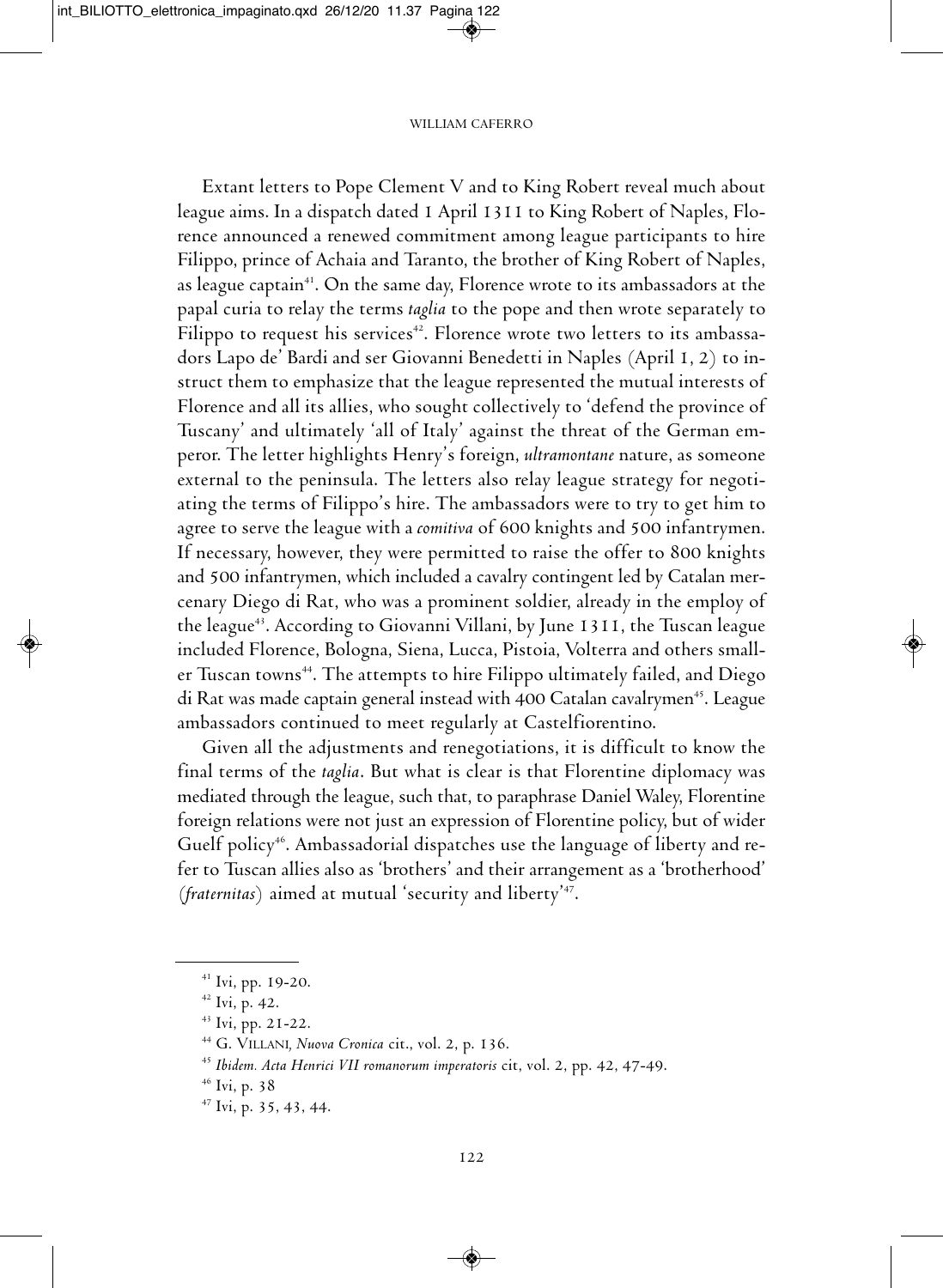When ser matteo di Biliotto worked as an ambassador, it was on league business. His trip to San Miniato in October 1311 is noteworthy in this regard. The town, just north of league headquarters at Castelfiorentino, was a focal point of league concern. it represented a key locus of defense against Emperor Henry VII, when he arrived in Genoa that month. San Miniato lay on the via francigena, the great medieval highway that connected france to Rome, and was at the intersection of a network of roads between Florence, Lucca, Pisa and Siena. The allies expressed great concern about the fate of San Miniato throughout Henry's offensive<sup>48</sup>.

ser matteo's career as an ambassador is indeed best understood in terms of increasing league concern about Emperor Henry, as he made his way toward Rome. Biliotti's embassy on behalf of Florence to San Miniato in October 1311 was preceded by several other florentine embassies including by the notary ser Bernardo Rozini in April and messer Pazzino Pazzi in October, whom Ser Matteo soon joined<sup>49</sup>. On 14 October 1311 Florence sent a circular letter to its allies requesting that they prepare league forces and have Gerardo Visdomini, captain of the army at Bologna, go to San Miniato $^{50}$ . Ser Matteo arrived three days later accompanied by Gerardo Tornaquici and Ceffo degli Agli, both prominent citizens of knightly status – the latter involved in league business since 1304 $^{\rm 51}$ . Gerardo's brother ugolino, soon joined the group and together with *oratores* from lucca and siena arranged for the defense of the san miniato, making sure that roads from the Romagna and Pisa were secure. They also discussed the activities of exiles aided by Pisa, who were causing trouble in San Miniato and impeding the activities of merchants $^{52}$ .

The negotiations continued<sup>53</sup>. The league tried to hire Guido della Torre, the former ruler of milan, deposed during Henry's journey and also requested troops from Cremona<sup>54</sup>. Florence wrote again to its ambassadors at San Miniato on 8 November 1311 to encourage them to transfer men-at-arms from

<sup>&</sup>lt;sup>48</sup> This is particularly apparent in letters from April to December 1311. Ivi, pp. 47, 49-50, 50-51, 55, 59-60, 78.

<sup>&</sup>lt;sup>49</sup> Ivi, pp. 46, 47, 49-50

<sup>&</sup>lt;sup>50</sup> Ivi, p. 48.

<sup>&</sup>lt;sup>51</sup> Ivi, pp. 49-50.

 $52$  Ivi, pp. 50-51.

<sup>&</sup>lt;sup>53</sup> Ivi, p. 33.

<sup>&</sup>lt;sup>54</sup> Ivi, p. 64.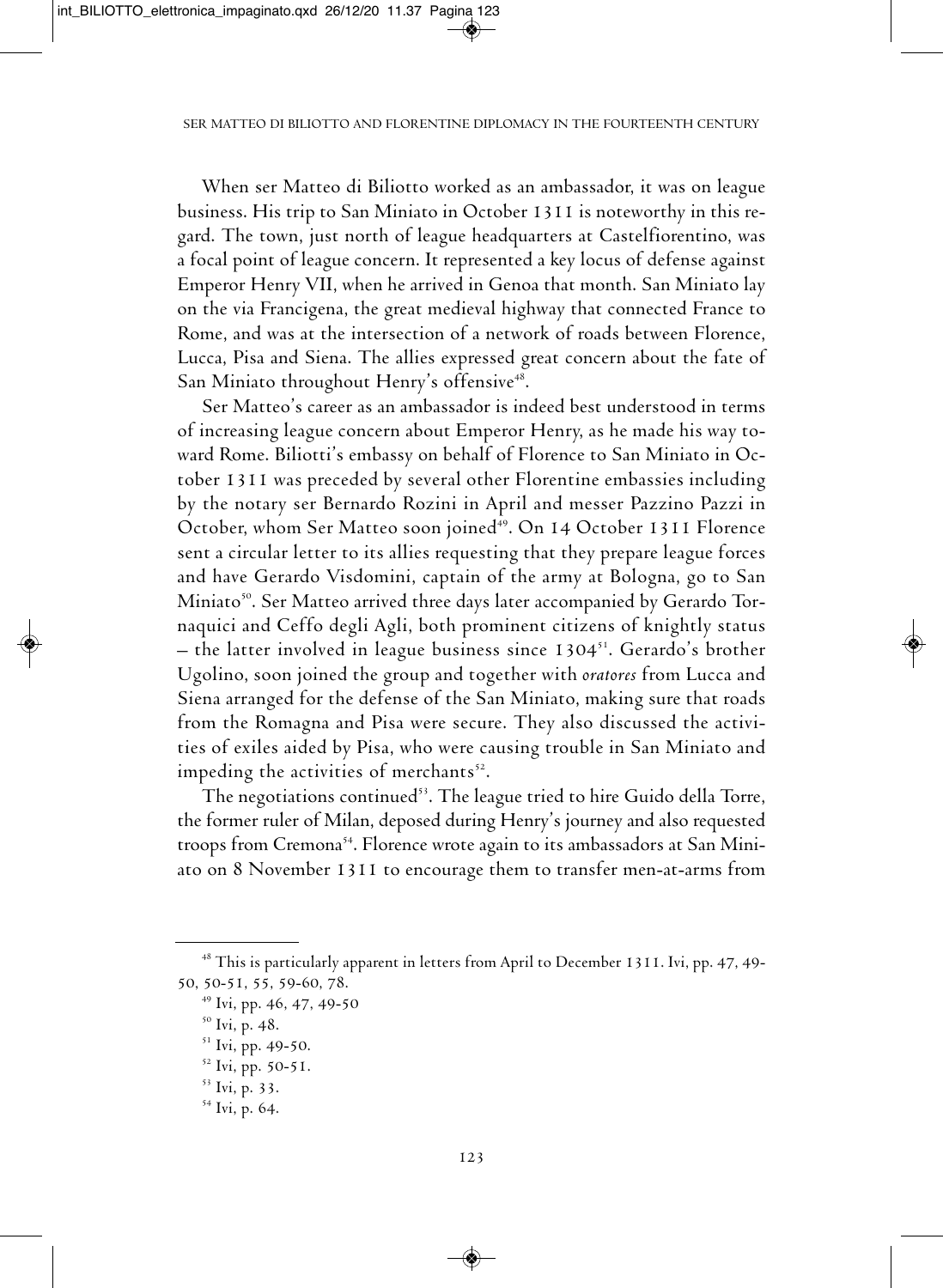Lucca to Bologna, which lacked funds to pay them<sup>55</sup>. League members discussed again their desire to hire of Filippo, prince of Achaia and Taranto and pondered the possibility of appealing to the king of Aragon for help as well as securing roads near Lucca, Sarzana and Pietrasanta<sup>56</sup>. There was continued concern about 'exiles and Ghibellines' who entered san miniato and the overall difficulties securing the town<sup>57</sup>. The allies sent troops and ambassadors (Ugolino Tornaquinci) to San Miniato again in May 1312 $^{\rm 58}.$ 

Meanwhile, Ser Matteo's other embassies were also related to league business. Biliotto visited league member Lucca in August 1312'<sup>9</sup>, Bologna in February 1313 $^{\rm 60}$ , and Siena later that month $^{\rm 61}$ . The letter Biliotto received from florence while in lucca contains the familiar language of brotherhood, referring to other league members as *fratres* and urging continued coordinated action". Discussions focused on maintenance of the league army. In a dispatch to Siena dated 20 October 1312, Florence described the *tallia* of troops as having grown now to 2,000 cavalrymen and 8,0000 infantrymen and urged the Sienese to send still more men 'without delay'. The recipients of the letter were the ambassadors, Ugolino Tornaquinci and Bandino de Rossi, who had been with Biliotto in San Miniato a year earlier, and Giovanni Rustichelli, who played a leading role in league related diplomacy from the outset of the black Guelf regime and about whom we shall speak more below. In any case, it appears that florence rotated ambassadors among the league cities during Henry VII's descent into Italy, and Ugolino Tornaquinci participated often in those embassies 63 .

<sup>&</sup>lt;sup>55</sup> Ivi, p. 25.

<sup>&</sup>lt;sup>56</sup> Ivi, pp. 59-60.

<sup>&</sup>lt;sup>57</sup> Ivi, pp. 198-199.

 $58$  Ivi, p. 98.

<sup>&</sup>lt;sup>59</sup> Ivi, pp. 160-161.

 $60$  Ivi, pp. 213-214.

 $61$  The negotiations that Biliotto undertook in Naples were mediated through a league related to a truce in the on-going hostilities with Pisa that was the consequence of Henry VII's descent (ivi, pp. 223-226).

 $62$  Ivi, pp. 160-161.

<sup>&</sup>lt;sup>63</sup> Ivi, p. 231.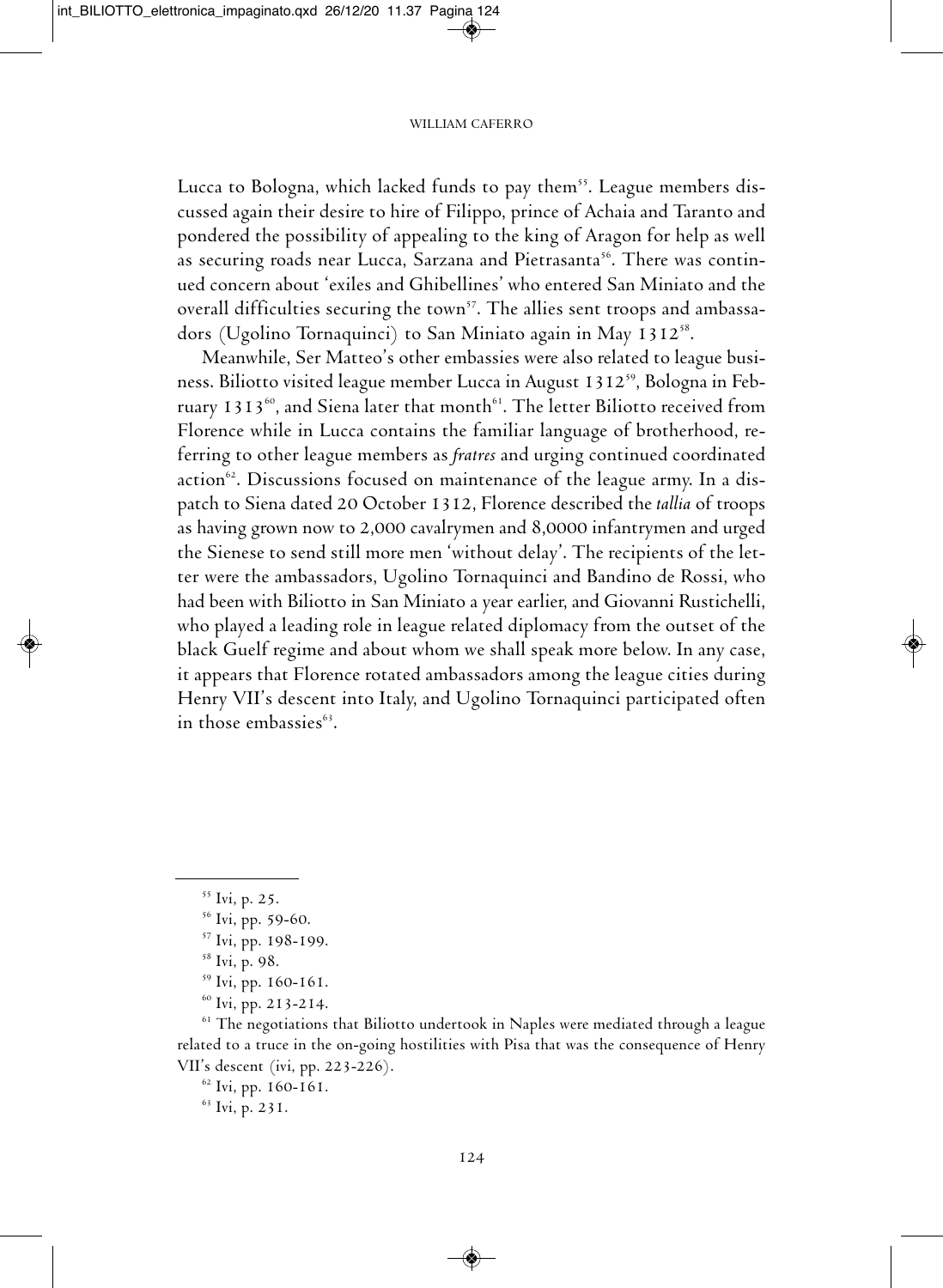3. The letters to Ser Matteo also reveal the important economic dimension to the leagues and, more generally, the fundamental connection between war and economy. League members feared that Henry VII's presence in Genoa would hinder their access to the sea, which was critical for trade. florence wrote to the king of france to ask that he protect their merchants in his country<sup>64</sup>. Ser Matteo's first embassy to Asti on 14 October 1310 involved negotiations relating to the theft of cloth and detention of merchants representing the Bardi, Peruzzi, Antella and Dietisalvi firms. Ser Matteo went directly to Henry Vii to seek redress 65 . Biliotto's embassy to Bologna in february 1313, which lasted for the first half of the month, centered on the payment by florence, lucca and siena of a subsidy of 16,000 florins for troops from king Robert of Naples and negotiation of free passage of victualia et frumenta without the usual toll and taxes *(pedaggi, gabelle*) among league cities". The right of free passage of goods was a common feature of the *taglie*, often written directly into the articles of confederation. The *taglia* of 1306 (Florence, Lucca and siena) granted participants exemption from all tolls (*pedaggi*, *dogane*) on goods traded among them<sup>67</sup>. Ser Matteo's embassy to Siena in February 1313 aimed at continuing efforts to raise funds to pay for troops, appealing directly to the Sienese and to the Acciaiuoli, Bardi and Peruzzi firms $^{\rm 68}.$ 

the evidence makes clear the close relationship between the leagues, the florentine government and the great florentine merchant banks with regard to paying for the war. Indeed, Florence's letter to league member Bologna on 14 November 1311 (to ambassadors Gerardo Visdomini and Bivigliano Manetti) shows that the Acciaiuoli firm advanced the league 1000 florins to pay the monthly salary of troops in Bologna 69 . it was thus likely no coincidence that florence chose lapo de' Bardi, a managing partner of the great Bardi firm, as one of its ambassadors to King Robert of Naples, whose alliance the league desperately sought.

<sup>&</sup>lt;sup>64</sup> Capitoli, Registri, 43, fols. 224r-225v; R. DAVIDSOHN, Storia di Firenze cit., IV, part 1, pp. 474-476.

<sup>65</sup> *Acta Henrici VII romanorum imperatoris* cit., vol. 2, p. 1.

<sup>&</sup>lt;sup>66</sup> Ser Matteo in Bologna on 3 February 1313, ivi, pp. 207-208; ivi, pp. 213-4. There in 22 february 1313, ivi, pp. 223-224.

<sup>&</sup>lt;sup>67</sup> R. DAVIDSOHN, *Storia di Firenze* cit., IV, part 1, p. 407.

<sup>68</sup> *Acta Henrici VII romanorum imperatoris* cit., pp. 225-226.

<sup>&</sup>lt;sup>69</sup> Ivi, pp. 63-64.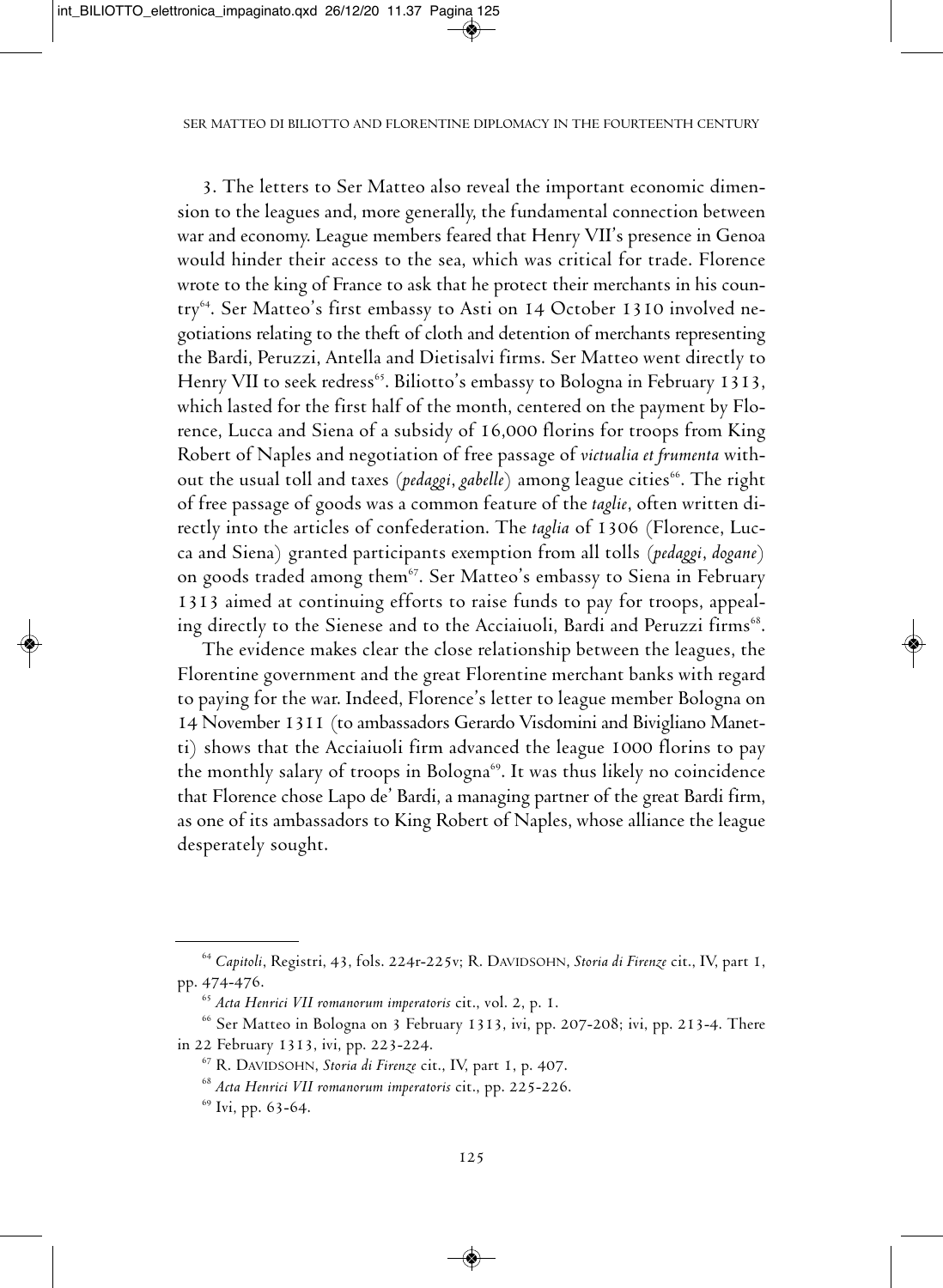It is important to stress again the degree to which Florence was involved in leagues. The *taglia* that opposed Emperor Henry VII was not, as some portray it, an anxious response to a grave and present threat. It was in fact part of a long, continuous tradition that was already in place well before Henry Vii decided to enter italy. *Taglie* represented the military/diplomatic status quo in Tuscany since the arrival of Charles of Anjou in Italy more than half a century earlier. And there was a striking consistency in the composition of the leagues. The core participants throughout the years remained Florence, Lucca and Siena. The communes argued and disagreed among themselves, particularly with respect to their share of troops. But they also worked together, and often with other smaller Tuscan communes. The *taglia* of 1281/2, highlighted by Lamberto Naldini, was contracted for ten years by Florence, Lucca and Siena and included also Pistoia, Prato and Volterra<sup>70</sup>. The terms changed over time, but the renewed agreement in 1295 still had as its main members Florence, Lucca and Siena $^{\mathrm{\tau_1}}$ . The league meeting that Dante attended at San Gimignano in 1300 included florence, lucca, siena, Pistoia, Poggibonsi, Prato, san miniato, san Gimignano, and colle Val d'elsa and maintained a force of 753 cavalrymen<sup>72</sup>. The *rinnovazione* of that league in 1302 had a cavalry force of 800 men and an infantry force of 20,000 men<sup>73</sup>.

The basic aim of the leagues was always to oppose enemies and they always had an important economic dimension to them. league rules invariably included the elimination tolls among the participants and rules regarding the treatment of rebels and exiles. The *taglia* in 1282 was designed to oppose Pisa, then at war with Genoa<sup>74</sup>. The league of 1302 opposed Pistoia and took as its captain, Malatestino Malatesta of Rimini with 500 cavalry and 7,000 infantry<sup>75</sup>. King Robert of Naples captained the league in 1305, before his elevation to the throne, when he was the duke of Calabria. A year later Moroello Malaspina, Dante's patron, captained the league, which was headquartered in Prato, with florence, lucca and siena, Volterra, Prato and colle di Valdel-

<sup>70</sup> in 1281/1282 the distribution of cavalry was florence 166 *militi*, lucca 118 *militi*, Siena 103 militi (L. NALDINI, *La 'tallia militum societatis tallie Tuscie'* cit., p. 107).

 $71$  Ivi, p. 98.

<sup>72</sup> francesco Bonaini, *Dellaparte guelfain Firenze*, «Giornale storico degli archivi toscani», II, disp. 4, 1858, pp. 257-289.

<sup>73</sup> l. naldini, *La 'tallia militum societatis tallie Tuscie'* cit., p. 100.

<sup>&</sup>lt;sup>74</sup> Ivi, pp. 82-84, 91.

<sup>&</sup>lt;sup>75</sup> Ivi, p. 105.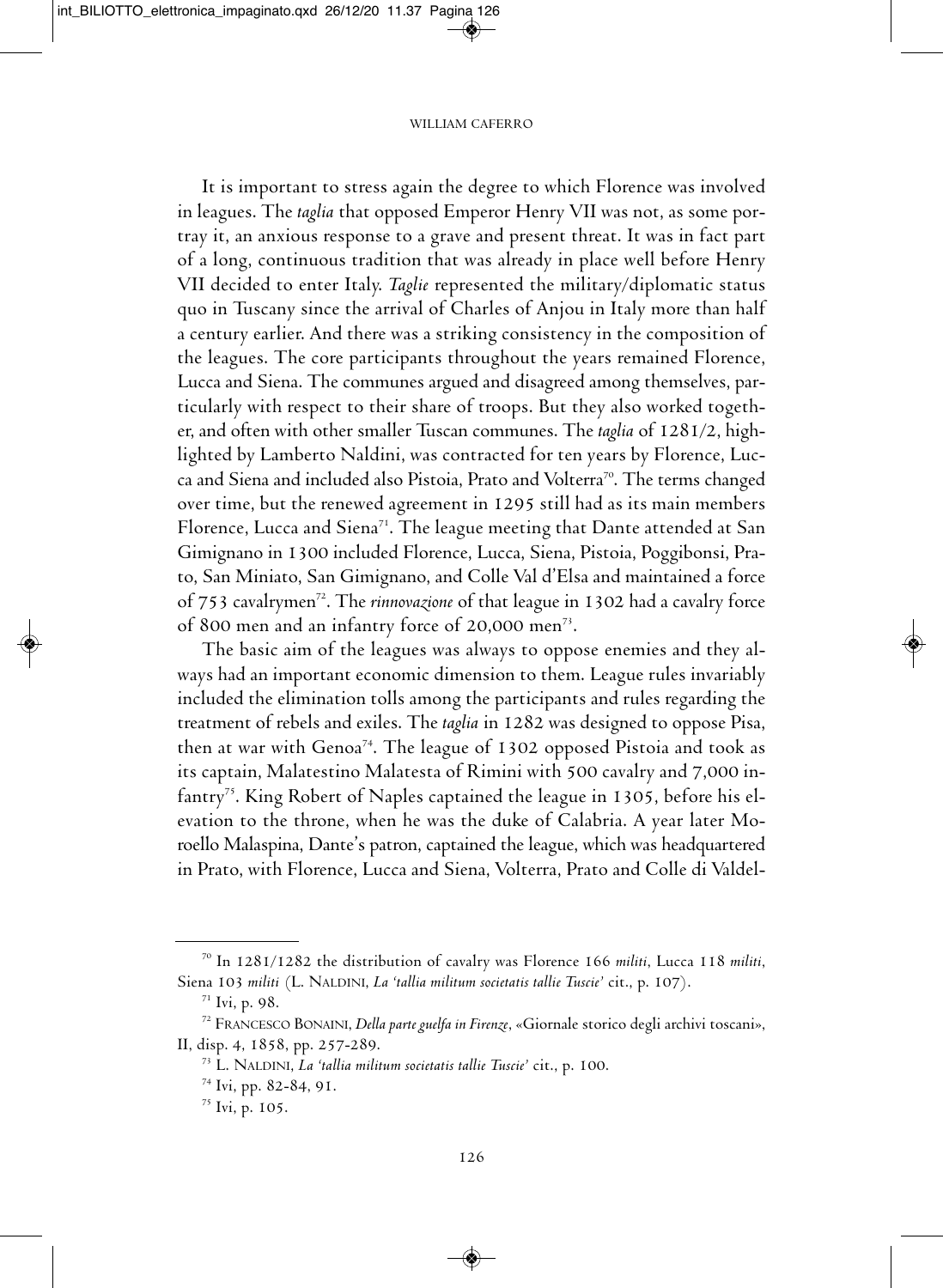sa as members $^{76}$ . The league continued into 1309 and served as the model for *taglia* that was enacted when Henry VII prepared his descent into Italy $^{7}$ .

It is Florentine participation in league diplomacy that links the embassies in the extant *Camera del comune* budget of 1303 at the start of the Black regime with those of Ser Matteo during the descent of Henry VII from 1310 to 1313. The jurist Giovanni Rustichelli served as an ambassador to the *taglia* of 1303, traveling to its headquarters at Empoli. He likewise served as ambassador to the *taglia* in 1312, traveling to league member Siena in October<sup>78</sup>. Similarly, the notary ser Rustichello di Bernardo served as ambassador to both leagues, and did another notary ser Ristoro Bencivenni $^{79}$ . There is in short evidence of continuity, although it is not clear if their prior service commended the men for their later service.

As was the case during Henry's descent into Italy, Florentine ambassadors shuttled among league members, fashioning joint policy. And, indeed, it may well be a measure of the importance of league related diplomacy that those men who traveled to participating cities received higher pay. When the notary ser Arrigo went in August and September to league headquarters at Empoli he earned 50 soldi a day, the highest rate for a notary, which, as we have seen, was typically 30 soldi a day<sup>80</sup>. And when the notary ser Rocchi went on embassy on 21 September to Franceschino Malaspina of Mulazzo (a cousin of moroello malaspina), during his elevation to captain of the *taglia*, he too received the highest wage of 50 soldi a day $^{\mathrm{81}}\!.$ 

4. The assertions remain tentative at this point and require more research into what are admittedly scarce sources. But the *taglie* were clearly critical to Florentine diplomacy in era of Dante, as too was espionage – a still more hazy practice that is, by its very nature, difficult to isolate. A clearer view of both is, however, available for the era of Petrarch and Boccaccio (1349-51), i.e., the

<sup>&</sup>lt;sup>76</sup> R. DAVIDSOHN, *Storia di Firenze* cit., IV, part 1, p. 407; L. NALDINI, *La 'tallia militum societatis tallie Tuscie'* cit., p. 105; d. Waley, *The Army of the Florentine Republic* cit., p. 99.

<sup>77</sup> G. Villani, *Nuova Cronica* cit., vol. 2, p. 136.

<sup>78</sup> *Acta Henrici VII romanorum imperatoris* cit., vol. 2, p. 168; a. GHerardi, *L'antica camera del comune* cit., p. 328.

<sup>79</sup> *Acta Henrici VII romanorum imperatoris* cit., vol 2, p. 8.

<sup>80</sup> a. GHerardi, *L'antica camera del comune* cit., p. 328.

 $81$  According to Naldini he was league commander in 1296 and again in 1304 (L. NALdini, *La 'tallia militum societatis tallie Tuscie'* cit., p. 105).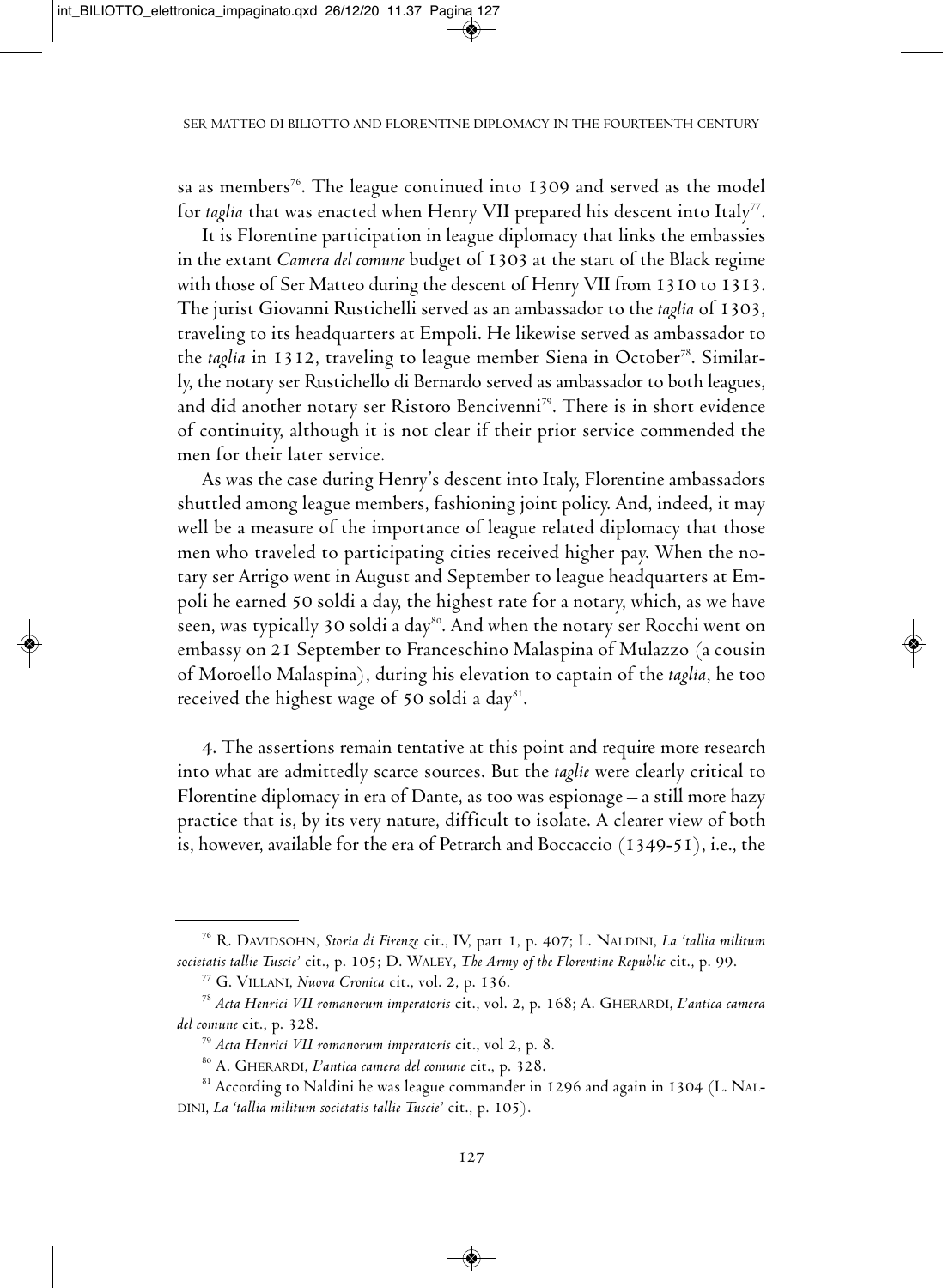years when the former returned to his native Italy, the latter to his native Florence and the two poets met  $(1350)$  and began their famous friendship $^{\rm{82}}.$  The documentation includes not only ambassadorial letters, but a complete set of *Camera del comune* budgets and *balie* registers, which record the acts of *ad hoc* committees allowed special power in times of crisis and war to oversee daily preparations, including the hire of soldiers, ambassadors and other workers.

The political/military situation in Florence in 1349-1351 was not dissimilar to what it had been during years of the black Guelf regime and the arrival of Emperor Henry VII. Florence was at odds with neighboring states; it battled magnates in the countryside, most notably the Ubaldini clan in the upper Mugello (with whom Dante had fought against the city at the start of his exile), and it feared the advent of a foreign ruler into Italy, King Louis I of Hungary, who came to fight in the civil war in Naples, as well as the machinations of an indigenous 'tyrant' Giovanni Visconti, the archbishop of milan, who purchased Bologna in 1350 and threatened Tuscany. As earlier, Florence joined a league with allies. The league contracted in 1349 was intended, like that occasioned by Henry VII in 1310, to last for five years $^{\rm 83}.$  Like its earlier incarnation, the league was fashioned upon an earlier one, the *taglia* of 1347, which is directly referenced in the articles of association of 1349<sup>84</sup>. The continuity is noteworthy here because the league of 1347 and 1349 were separated by the Black Death (1348), which famously transformed the city and the peninsula. But the substance of the two *taglie* remained strikingly similar, as did the language and the responsibilities of participants. The number of troops required of each was, however, reduced on account of the contagion. Siena was again a member, along with Perugia, Arezzo and Bologna. lucca, no longer independent but a part of Ghibelline Pisa, did not participate. The league again stated, as at the time of Henry VII, the desire for 'liberty' for the 'province of Tuscany,' which also applied to 'all Guelfs of Italy' and ultimately 'all those who joined the league' 85 .

<sup>82</sup> W. CAFERRO, Petrarch's War cit.; ID., The Visconti War cit., pp. 161-178.

<sup>&</sup>lt;sup>83</sup> Capitoli, Registri, 27, fols. 46r-49v; DEMETRIO MARZI, *La Cancelleria della Repubblica fiorenti*na con gli elenchi dei suoi cancellieri e registri e con le lettere della prima metà del sec. XVI dettate dai can*cellieri in lingua volgare*, Rocca San Casciano, Cappelli, 1909, pp. 653-654.

<sup>&</sup>lt;sup>84</sup> Capitoli, Registri, 12, fols. 40r-44r.

 $85$  «Pro pacifico statu et libertate totius provincie Tuscie» and «ad fortificationem, augmentationem statum pacificum totius partis guelfe Ytalie» (Capitoli, Registri, 27, fol. 46r); D. MARZI, *La cancelleria* cit., pp. 697-698.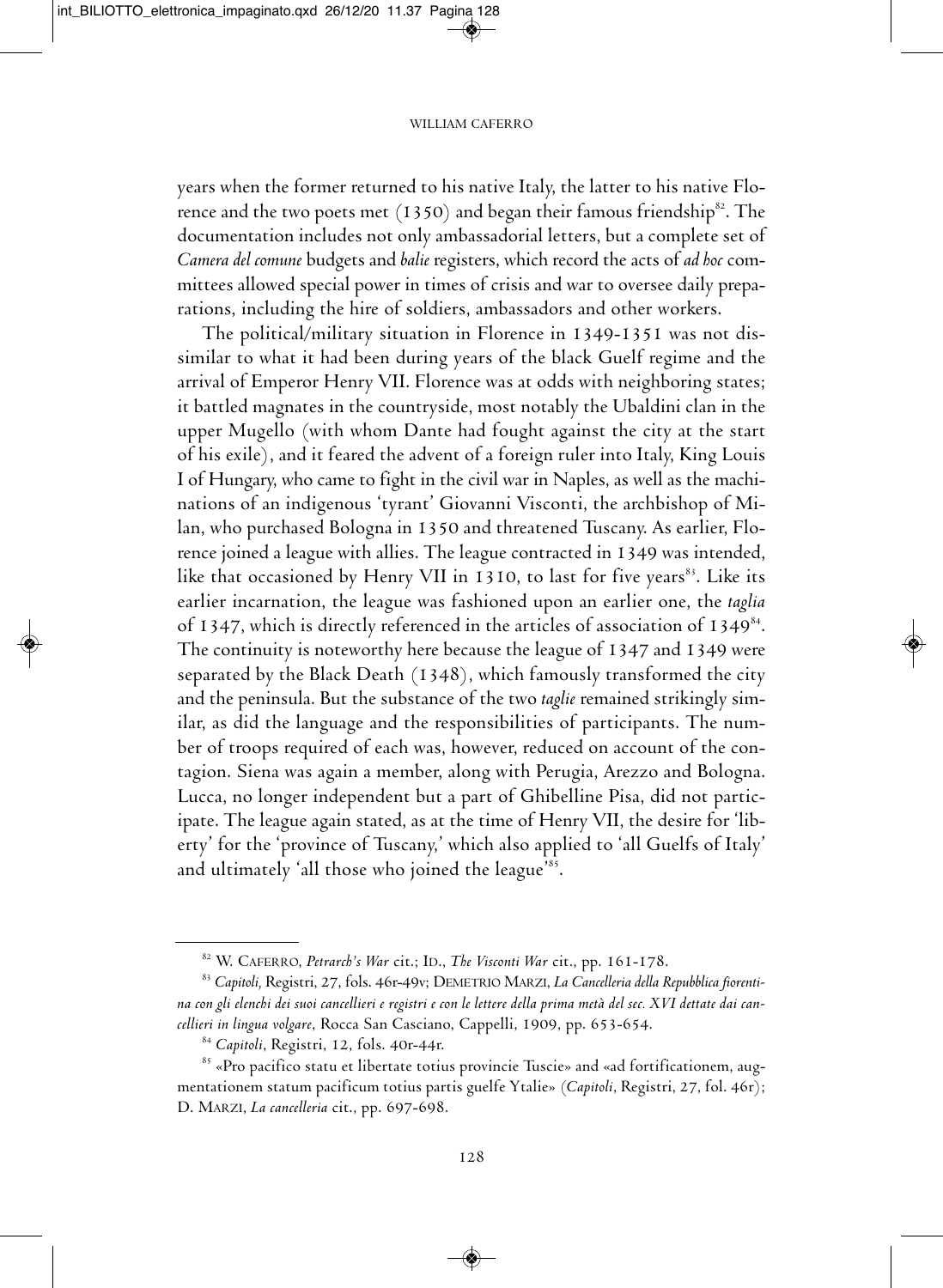The league of 1349 remained in force through 1350, with adjustments and the now familiar attempts to find additional adherents. league ambassadors met regularly at Arezzo, which served as headquarters. When Giovanni Visconti purchased Bologna (October 1350) and advanced into Tuscany in 1351, a new league agreement was drawn up, for which the 1349 agreement served as the basis<sup>ss</sup>. The league of 1351 is dated as both 6 September 1351 and 14 December 1351 in the Florentine *Capitoli* records, reinforcing its open nature noted above<sup>87</sup>. The pro-liberty rhetoric is the same as earlier, but the new agreement mentions archbishop of milan by name and compares his behavior to that of a tyrant and a viper – the latter the symbol of the Visconti family – that sought to devour and extinguish all Guelfs $^{\rm 88}.$  League members sent out ambassadors to seek support among northern lords of Verona, Padua and Ferrara, who were also threatened by Visconti expansion. Among those sent out on embassy was Giovanni Boccaccio in August 1351, who sought support for the league «ad partes Romagna et Lombardie» for 33 days<sup>89</sup>. As was the case during the descent of Henry VII, Florence and league members were especially eager to ally with the pope, the protector of Guelfs and formerly the nominal overlord of Bologna.

The crucial role of *taglia* in Florentine diplomacy is again readily apparent. Meanwhile, extant budgets and *balia* records from 1349-1351 show, as earlier, that notaries played an important role, both singly and together with other citizens, as ambassadors. The notary ser Francisco Vanni Mucci went alone to Lombardy for seventeen days in January 1351 to seek additional league adherents, while ser Francisco Bernardi went to Siena together with the prominent citizen Bernardo Ardinghelli to confer on league business<sup>90</sup>. Notaries appear more likely at this time to have accompanied other officials than in 1303, but there was no precise norm. As earlier, ambassadors shuttled among league members and these embassies often involved florence's most important citizens<sup>91</sup>. Florence sent two knights, Arnaldo Altoviti and Loysius Gianfigli-

<sup>&</sup>lt;sup>86</sup> G. CANESTRINI, *Documenti* cit., p. XLVIII; The league of 1349 refers to the one of 1347 (*Capitoli*, Registri, 27, fol. 41r), and the one for 1351 refers both to 1347 and 1349 (ivi, fol. 54r).

<sup>87</sup> ivi, fol. 54r, 62r-69v.

 $88$  Ivi, fol. 66r.

<sup>89</sup> *Balie*, 7bis, fol. 18r; W. caferro, *The Visconti War* cit., pp. 169-181.

<sup>90</sup> *Balie*, 7bis, fols. 1r-1v; *Camera del comune*, camarlenghi uscita, 79, fol. 656v.

<sup>&</sup>lt;sup>91</sup> D. MARZI, *La cancelleria della repubblica Fiorentina* cit., pp. 663-664.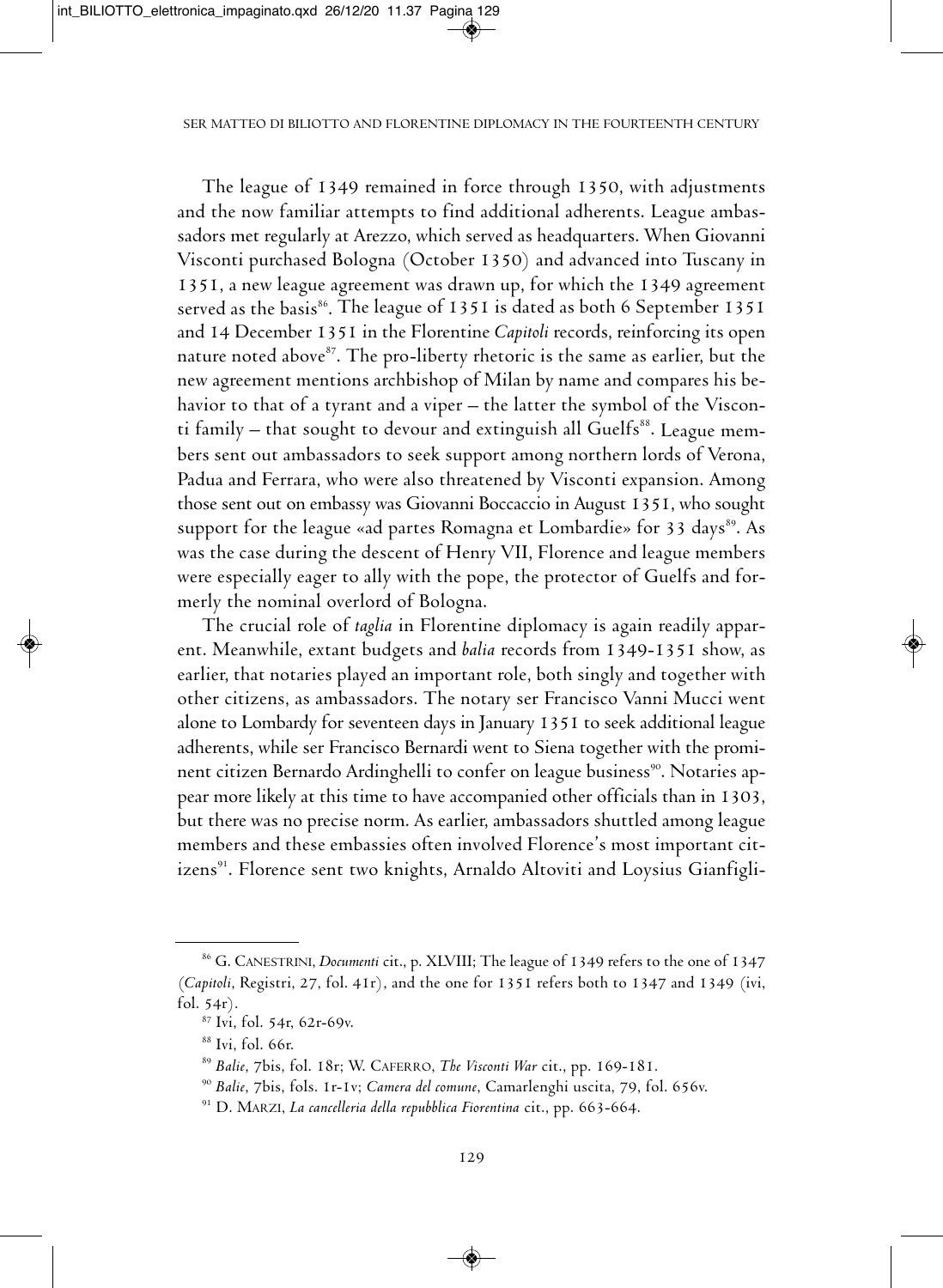azzi, to represent the city at league headquarters in Arezzo in February 1350 and five men, including a knight and two 'magnates' to Arezzo during the height of fear of the Visconti threat in the summer of 1351 $^{\circ}$ 2. Diplomatic activity reached a peak in August 1351, when Boccaccio set out on his embassy. Visconti armies were then besieging Scarperia, just north of Florence. The city sent numerous embassies to league members, at Arezzo, Siena and Perugia, including the famously reluctant ambassador Donato Velluti, who went to Perugia and Siena with four other prominent Florentines<sup>93</sup>.

As it was during the years of ser Matteo di Biliotto's service, league related diplomacy had a strong economic dimension. San Miniato was again a focal point of discussion. Extant letters complain about the now familiar misdeeds of exiles aided by Ghibelline Pisa 94 . the letters tell of difficulties at Pulicciano, the site of the battle against the white Guelfs in 1303, where florentine exiles also assembled<sup>95</sup>. Leagues members agreed to put an end to all 'reprisals' (*rappresaglie*) – the practice of a city holding another liable for the debts and misdeed of merchants elsewhere – among participants for the duration of the *taglia*. The league also required participants to return each other's exiles. florence and siena worked out an additional deal to stop *sbanditi* from interfering with trade and other activities in their respective *contadi* 96 .

finally, the budgets and *balia* records flesh out the covert operations and 'information gathering' that accompanied regular Florentine embassies. Indeed, the documentary evidence from 1349-1351 confirms that of 1303, making clear that florence coordinated its official embassies with the 'unofficial' activities of a cadre of communal spies $\mathrm{^{97}}.$  The importance of spying and the careful organization of the workforce emerge from the extant *balie* records. Two registers, *Balie* 7bis and *Balie* 10, have survived for period from November 1350 to November 1351 and show that, as in ser Matteo's day, the terms *nuntii*, *messi*, *esploratori*, and *spie* are used interchangeably. But the *balie* records indicate that the term *spia* or spy referred to a more permanent official, who received a monthly wage, while *esploratore* or explorer referred to a temporary

<sup>92</sup> aGostino PePoli, *Documenti storici del secolo XIV, estratti dal R. Archivio di Stato Fiorentino*, Bologna, forni, 1976, pp. 373-374.

<sup>93</sup> *Camera del comune*, camarlenghi uscita, 81, fol. 578r.

<sup>94</sup> d. marZi, *La cancelleria della repubblica Fiorentina* cit.*,* pp. 665-667.

<sup>&</sup>lt;sup>95</sup> Ivi, p. 667.

 $96$  Ivi, p. 654.

<sup>97</sup> W. caferro, *The Visconti War* cit., pp. 174-175.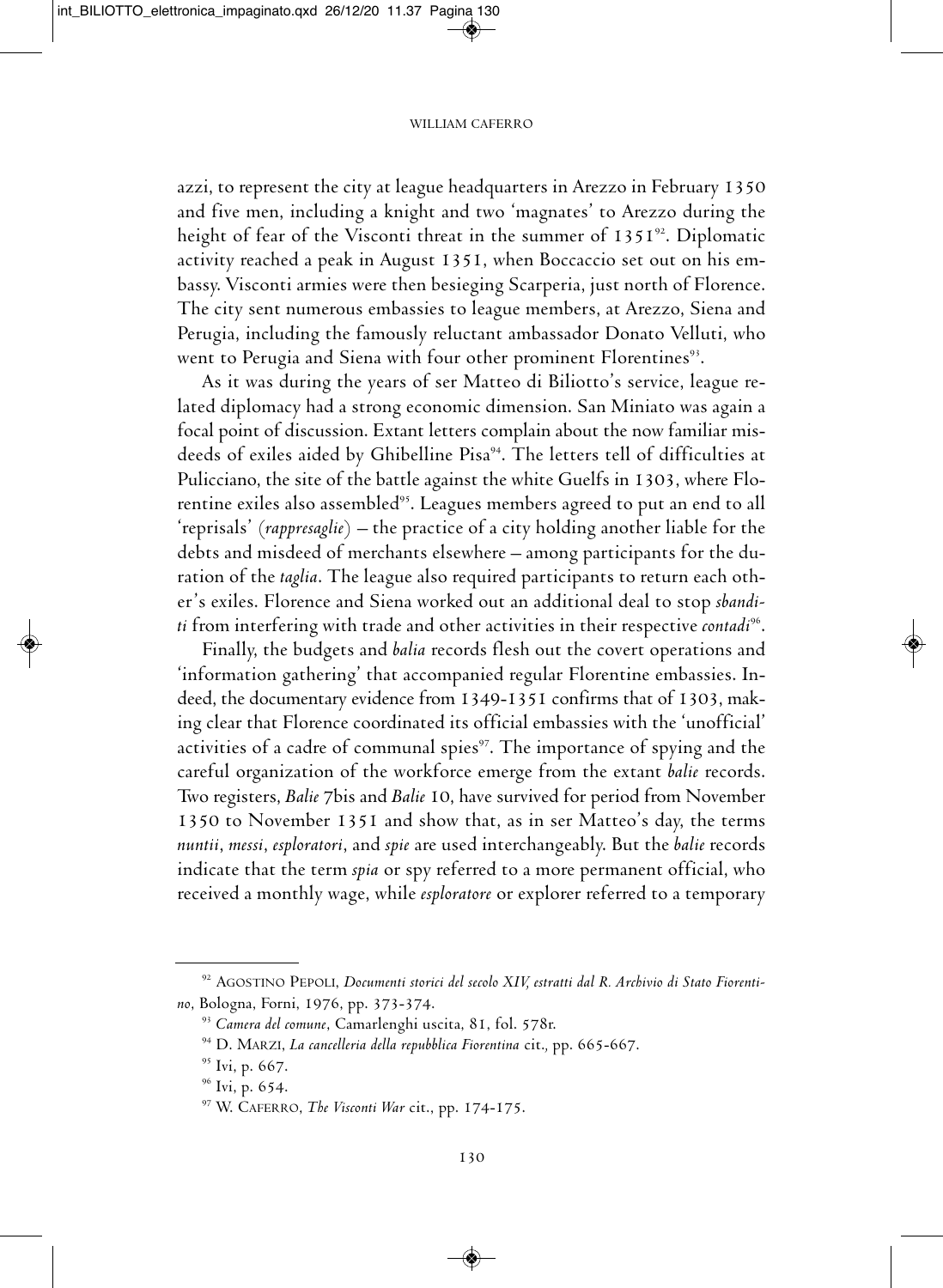official, who received a lump sum. *Nuntii* and *messi* appear to be generic terms for the other two.

the men were tasked, as earlier, with 'investigating news' («investigando nova») and finding out the secrets of the enemy $^{\rm 98}.$  They were sent out alongside formal ambassadors to the same locations and sometimes still further afield. A close reading of Boccaccio's mission to Lombardy and the Romagna in August 1351 shows that it coincided with the selection of two *nuntii*, Tommaso Bartoli and Rosselino, who also went to Lombardy, but surreptitiously<sup>99</sup>. Similarly, in January 1351, as Florence began preparations for war against Visconti, the city sent out two sets of men who appear in consecutive pages of the *Balie 7bis* register. The first were the official ambassadors to represent the city and the next were 'explorers' to seek out secrets. Zenobio Antilla and other florentine citizens went on official embassy, while Buongiovanni Buoni went as *nuntio* directly to the papal army in Bologna to spy, and two days later he was accompanied by two more *nuntii*, Giovanni Scardassa and Nernio Cambi<sup>100</sup>.

The process was regularly repeated. In early September 1351, Florence elected a new set of ambassadors in conjunction with a corresponding set of short term spies (nuntii). Both traveled to Lombardy, the Romagna, Avignon, Naples, the Abruzzi and elsewhere<sup>101</sup>. It is not clear how long the *nuntii* served, who they traveled with and what the criteria was for their selection and pay. Unlike formal ambassadors, they received a flat rate for their services.

The detailed documentary evidence also exposes a curious trend. In addition to the use of notaries and citizens of substance as ambassadors. florence also employed a wider variety of men. In April 1349, the stonemason Stefano Pucci served as an ambassador to the Mugello and in August 1350, four musicians – Pagno Bertini, Ghettino Ture *(tubatori)*, Brunello Durante (*trombetta*) and Betto Vanucci (*nacherino*) – went on embassy to Prato. The musicians were part of the civic troupe maintained by florence to play at civic festivals. most spectacularly, however, florence also employed servants of the priors, including the cook of the signoria and the bellringers of the palace of the priors, as ambassadors to go on often long-distance journeys. In Au-

<sup>98</sup> W. caferro, *Petrarch's War* cit., pp. 168-172.

<sup>99</sup> *Balie*, 7bis, fol. 8v.

<sup>&</sup>lt;sup>100</sup> Ivi, fols. 1v- 2r, 6r.

<sup>&</sup>lt;sup>101</sup> Ivi, fols. 7v-9r.